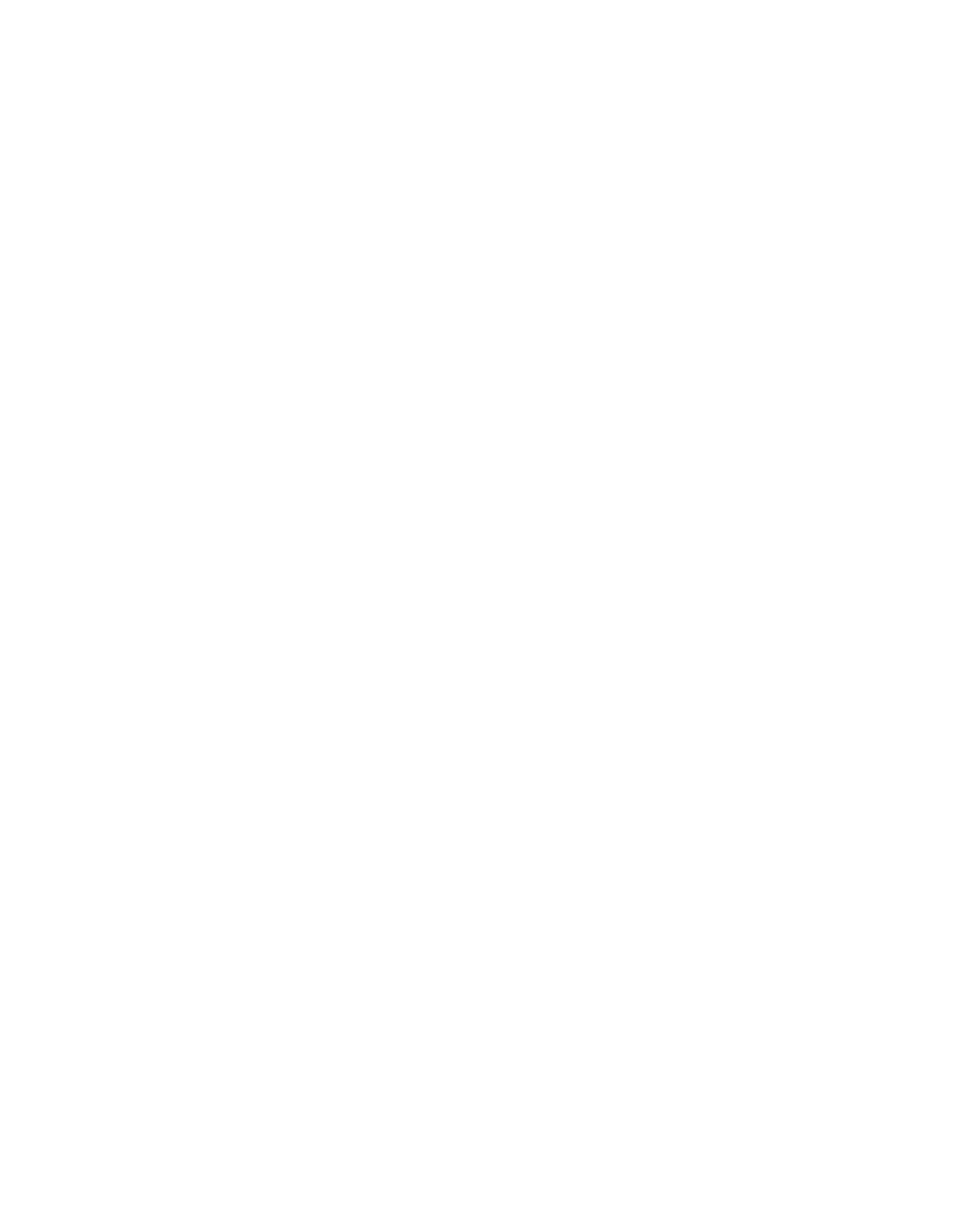# MSBA ADVOCACY POSITIONS

# PREAMBLE

The purpose of the Missouri School Boards' Association's Advocacy Positions document is to state publicly MSBA's positions on a variety of issues facing public education. This document clearly conveys to legislators, policymakers, the public and the media where MSBA stands on those issues. The document guides MSBA's advocacy efforts.

Each position statement in this document has been approved by the MSBA Delegate Assembly, where every MSBA member board has the opportunity to be represented.

The statements in the document are sufficiently precise to not only state MSBA's positions, but also provide a degree of latitude to the MSBA Advocacy Staff to interpret and apply the statements to specific proposals. The staff keeps the membership informed about progress in implementing the Advocacy Document.

As the organization representing the largest group of elected officials in Missouri, MSBA works in cooperation with parents, students, staff, community groups, members of educational organizations, state and local policymakers and others to make the support of public education a state priority. MSBA promotes and supports a system of public education that is accountable to the communities school boards serve and that prepares students to be productive citizens in a competitive and global society.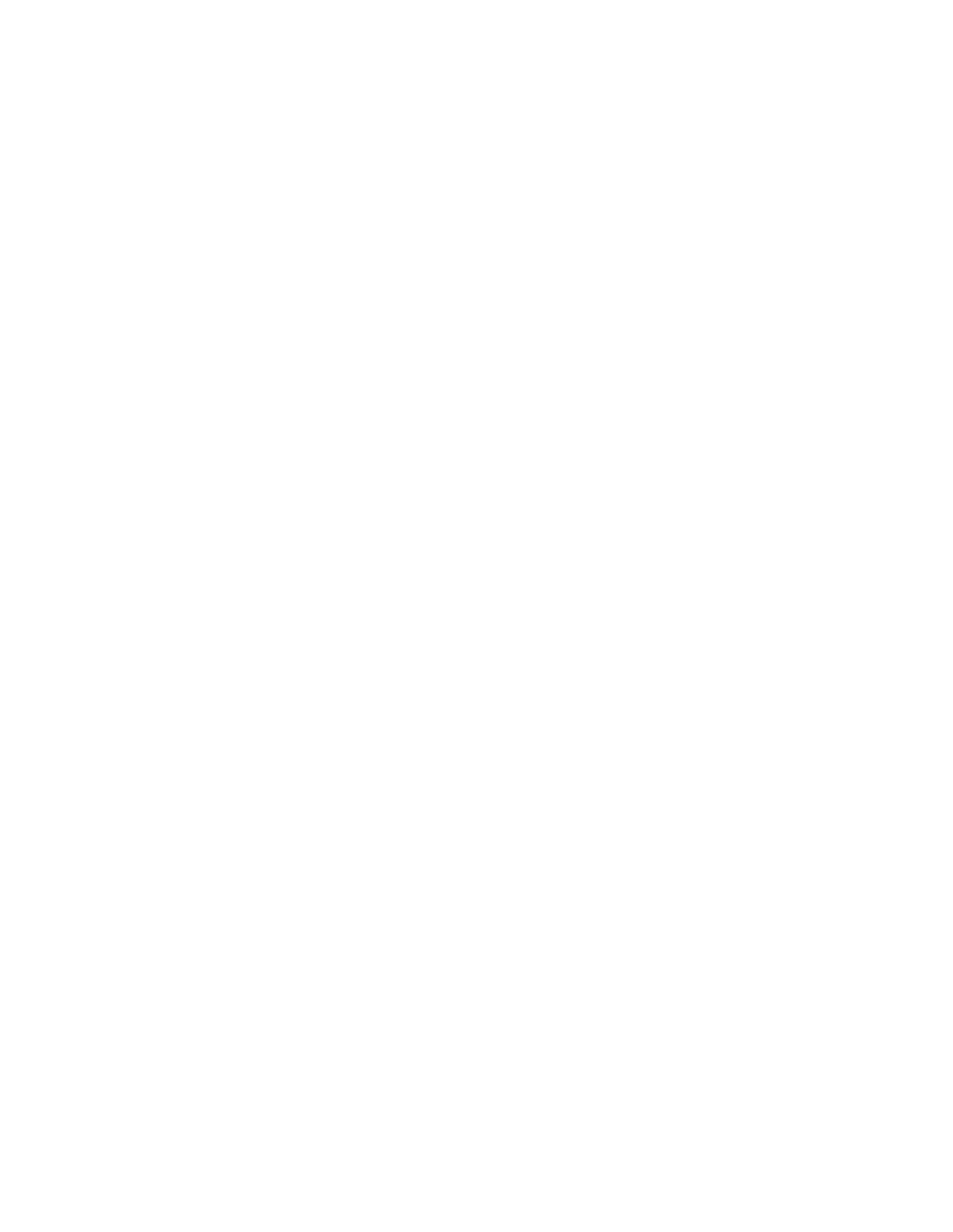| ı. |    | <b>FINANCE</b>                                  | 1—4            |
|----|----|-------------------------------------------------|----------------|
|    |    | A. Adequate and Equitable Public School Funding | $1 - 2$        |
|    | В. | <b>Appropriation Priorities</b>                 | 2              |
|    |    | C. Diversion of Existing Revenue                | $\overline{2}$ |
|    | D. | <b>Education Emergency Loan Funds</b>           | 2              |
|    | Е. | <b>General Obligation Bonds</b>                 | $\overline{2}$ |
|    | F. | <b>Health Insurance</b>                         | $\overline{2}$ |
|    |    | G. Local Revenue                                | 3              |
|    |    | H. Medicaid                                     | 3              |
|    | I. | <b>Motor Fuel Tax Exemption</b>                 | 3              |
|    | J. | <b>Motor Fuel Tax Increase</b>                  | 3              |
|    | К. | Non-Public School Funding                       | 3              |
|    | L. | Prevailing Wage                                 | 3              |
|    |    | M. Property Tax Abatement                       | 3              |
|    |    | N. Property Tax Assessment                      | 3              |
|    |    | O. Residency                                    | $\overline{4}$ |
|    | P. | <b>Retirement Funding</b>                       | 4              |
|    |    | Q. School Facilities                            | 4              |
|    | R. | <b>Surplus Property</b>                         | 4              |
|    | S. | <b>Tax Credits</b>                              | $\overline{4}$ |
|    | Τ. | <b>Title   Allocations</b>                      | 4              |
|    |    | U. Utility Deregulation                         | 4              |

| <b>II. INSTRUCTION</b>                                                               | 5—7 |
|--------------------------------------------------------------------------------------|-----|
| A. A + Funding for AP Testing and Postsecondary<br><b>Degrees and Certifications</b> | 5   |
| <b>B.</b> Academic Integrity                                                         | 5   |
| C. Accreditation System                                                              | 5   |
| D. Alternative Methods of Instruction                                                | 5   |
| <b>F.</b> Career Readiness                                                           | 5   |
| <b>F.</b> Curriculum Decisions                                                       | 5   |
| G. Emergency Guidelines                                                              | 5   |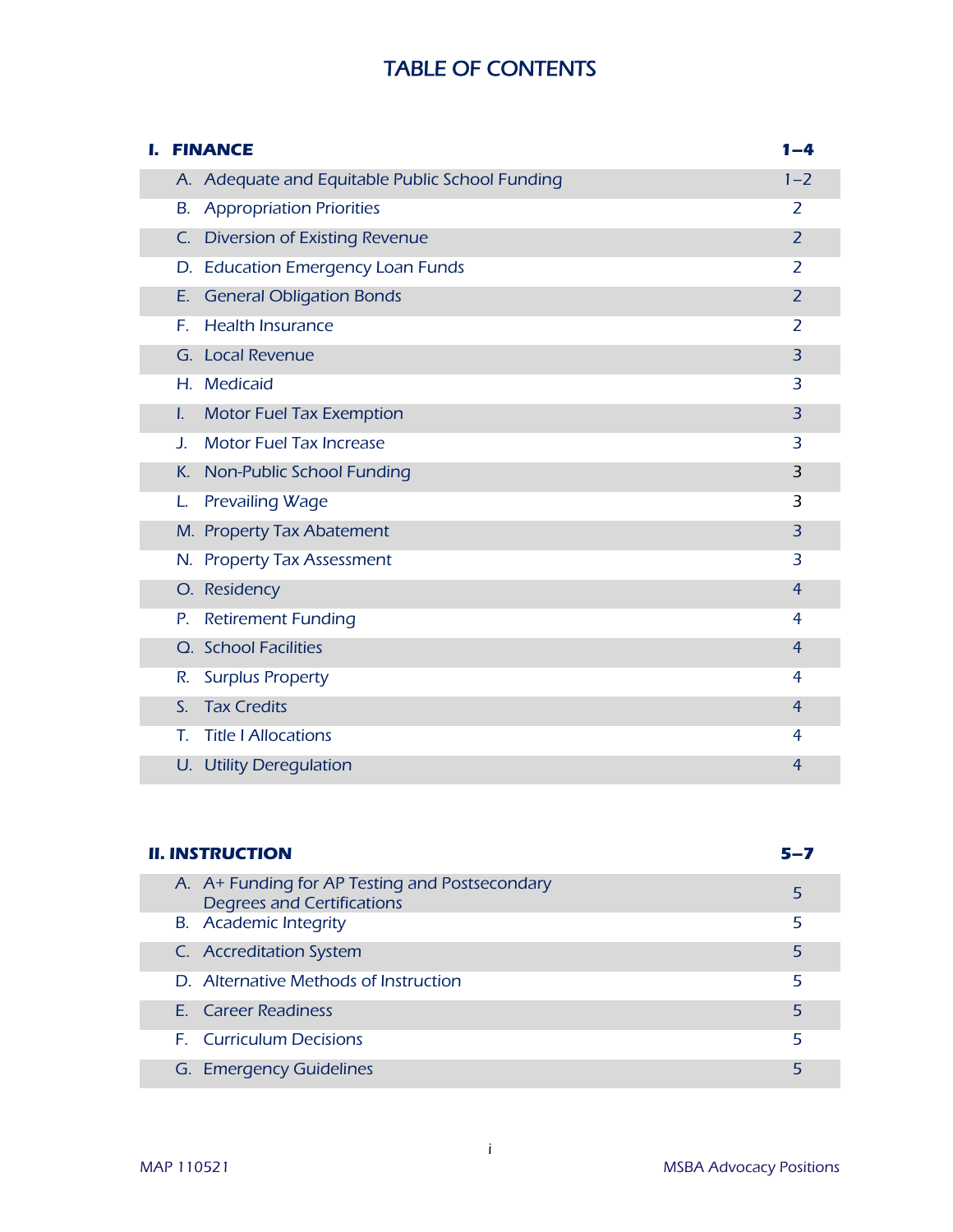| H. Instruction for Students Who are Removed from or<br>Who Cannot Attend School | 6 |
|---------------------------------------------------------------------------------|---|
| <b>Internet Access</b>                                                          | 6 |
| Kindergarten Readiness Assessment<br>J.                                         | 6 |
| K. Pre-Kindergarten Education Programs                                          | 6 |
| <b>School Innovation</b>                                                        | 6 |
| M. Student Assessments                                                          | 6 |
| N. Student Behavior and Discipline                                              | 6 |
| O. Student Retention                                                            |   |
| Technology<br>P.                                                                |   |

| <b>III. PERSONNEL</b>              |    |
|------------------------------------|----|
| A. Administrative Leave            | 9  |
| <b>B.</b> Certification            | 9  |
| C. Collective Bargaining           | 9  |
| D. Disruptive Speech               | 9  |
| E. Educator Preparation Programs   | 9  |
| <b>Employee Evaluations</b><br>F.  | 9  |
| G. Immunity                        | 9  |
| H. Professional Development        | 9  |
| Retirement<br>L                    | 9  |
| Salary and Benefits Schedule<br>J. | 10 |
| K. Teacher Contracts               | 10 |
| Unemployment Compensation Law      | 10 |

| IV. SCHOOL, COMMUNITY and FAMILY RELATIONS | $11 - 13$ |
|--------------------------------------------|-----------|
| A. Child Nutrition Programs                | 11        |
| B. Comprehensive School Health Services    | 11        |
| C. Custody of Students                     | 11        |
| D. Cybersecurity                           | 11        |
| E. Immunizations                           | 11        |
| F. Medicaid Enrollment                     | 11        |
| G. Military                                | 11        |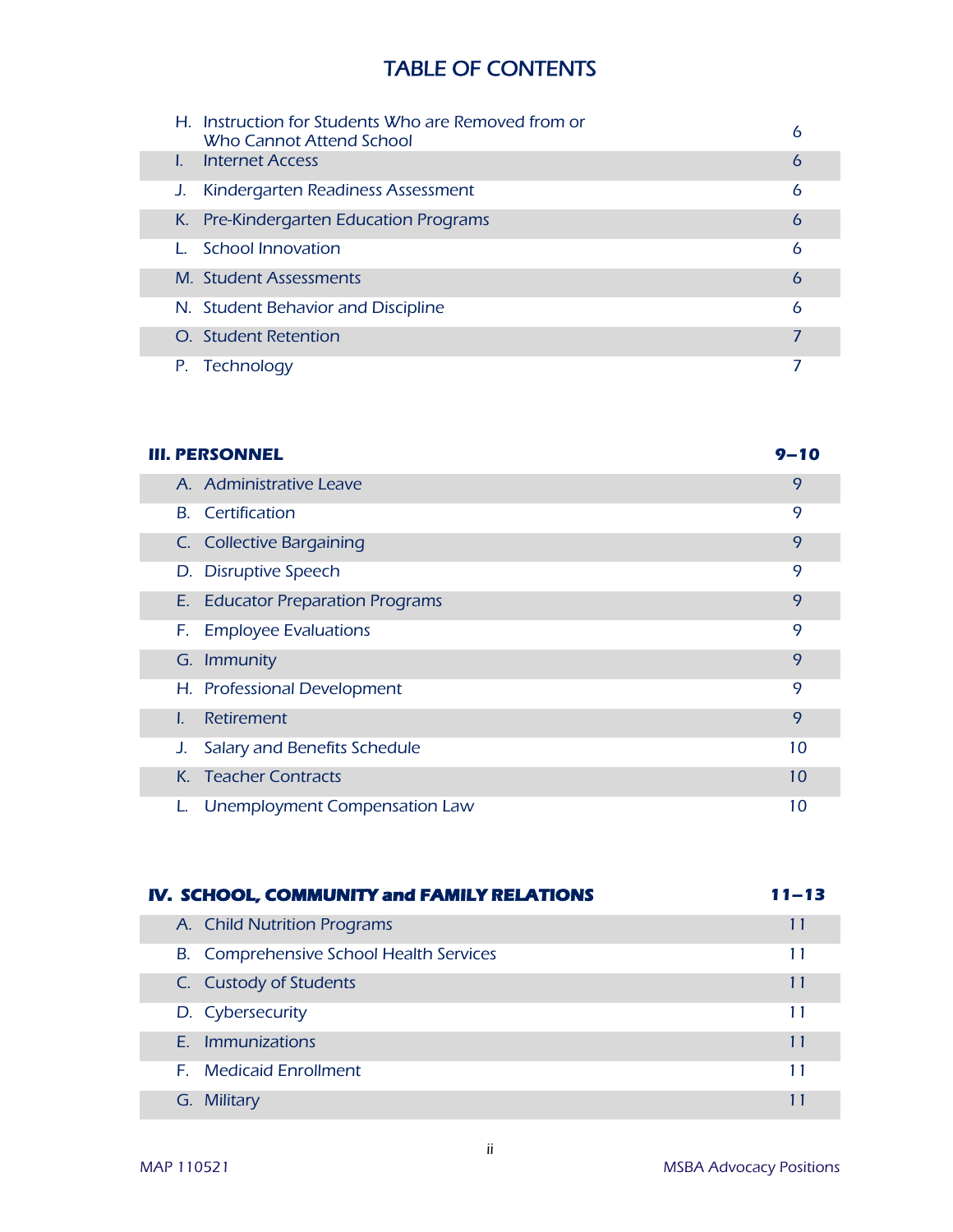| H. Safe Schools                                  | $11 - 12$ |
|--------------------------------------------------|-----------|
| <b>Student Dress</b>                             | 13        |
| J. Student Retention and the High School Diploma | 13        |
| K. Weapons                                       | 13        |

|    | <b>V. SCHOOL BOARD GOVERNANCE and OPERATIONS</b>                                                                 | $15 - 18$ |
|----|------------------------------------------------------------------------------------------------------------------|-----------|
|    | <b>Campaign Contribution Limits</b><br>A.                                                                        | 15        |
| В. | <b>Charter Schools</b>                                                                                           | 15        |
|    | <b>Conflicts of Interest</b><br>C.                                                                               | 15        |
|    | Consolidation of Department of Elementary and<br>D.<br>Secondary Education and Department of Higher<br>Education | 15        |
| Е. | <b>Educational Placements</b>                                                                                    | 15        |
| E. | <b>Election Dates</b>                                                                                            | 15        |
|    | G. Home Schooling                                                                                                | 15        |
|    | H. Judicial System                                                                                               | 15        |
| L. | <b>Liability Protection</b>                                                                                      | 16        |
| J. | <b>Local School District Control</b>                                                                             | 16        |
| К. | Missouri Course Access & Virtual School Program                                                                  | 16        |
| L. | <b>Open Enrollment</b>                                                                                           | 16        |
|    | M. Public Notices                                                                                                | 17        |
|    | N. School Board Candidates                                                                                       | 17        |
|    | O. School Board Elections                                                                                        | 17        |
| P. | <b>School Board Evaluations</b>                                                                                  | 17        |
|    | Q. School Board Member Recall                                                                                    | 17        |
| R. | <b>School Board Member Service</b>                                                                               | 17        |
| S. | <b>School Board Member Training</b>                                                                              | 17        |
| Т. | <b>School Start Dates</b>                                                                                        | 17        |
|    | U. Students Living on Military Bases                                                                             | 17        |
|    | V. Subdistricting for School Board Elections                                                                     | 18        |
|    | W. Sunshine Law                                                                                                  | 18        |
| X. | <b>Transfer from Unaccredited Districts</b>                                                                      | 18        |
| Υ. | Use of Public Funds in Relation to a Ballot Issue                                                                | 18        |
| Z. | <b>Virtual Education</b>                                                                                         | 18        |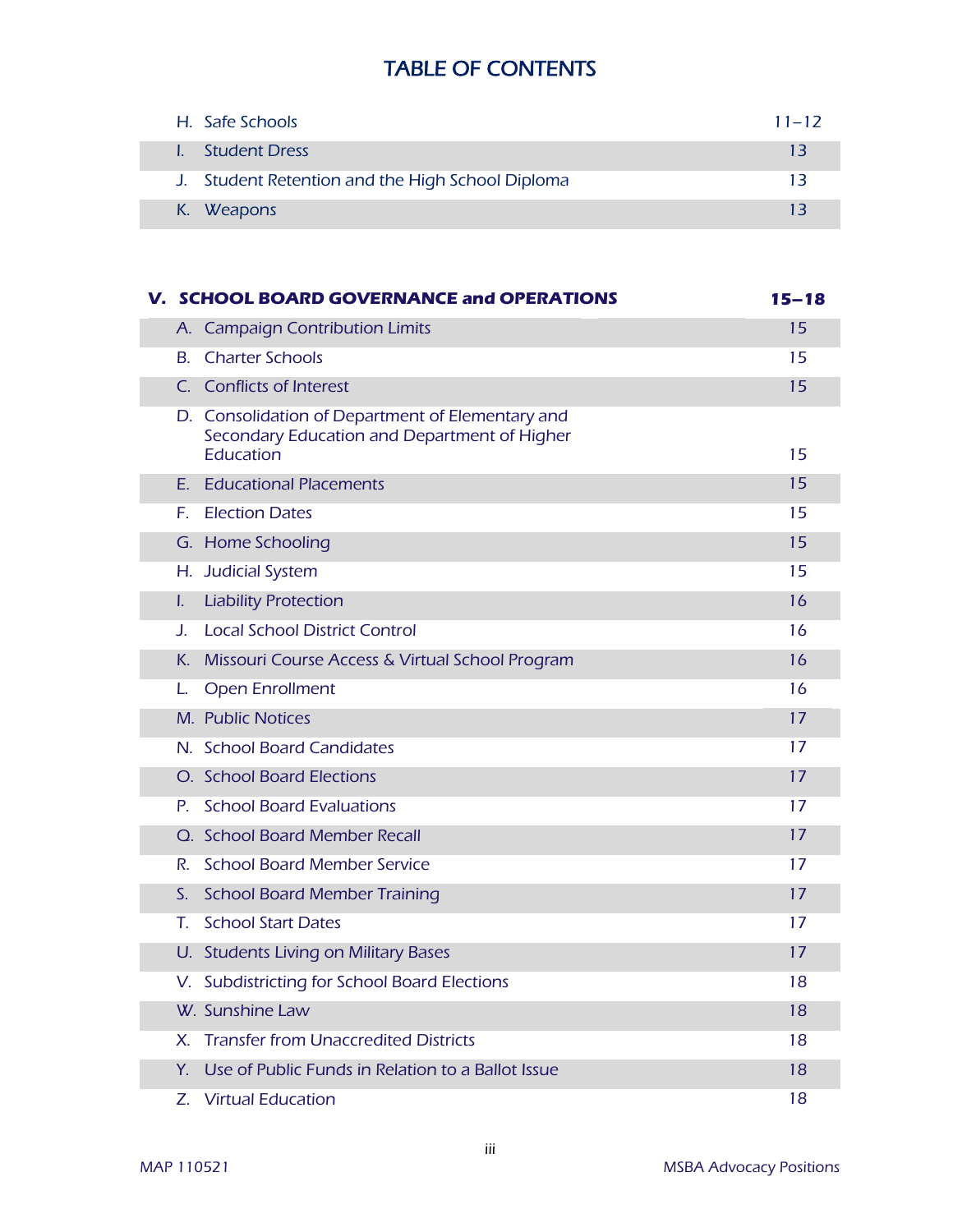| <b>VI. FEDERAL GOVERNMENTAL ISSUES</b>                             | $19 - 22$ |
|--------------------------------------------------------------------|-----------|
| A. Affordable Care Act                                             | 19        |
| <b>B.</b> Charter Schools                                          | 19        |
| C. E-Rate Program                                                  | 19        |
| D. Elementary and Secondary Education Act                          | $19 - 20$ |
| <b>Equal Access</b><br>Е.                                          | 20        |
| Family Educational Rights and Privacy Act<br>F.                    | 20        |
| G. Foster Care Students                                            | 20        |
| H. Government Pension Offset and Windfall Elimination<br>Provision | 20        |
| <b>Health Insurance Taxation</b><br>L.                             | 20        |
| <b>Higher Education Act</b><br>J.                                  | 20        |
| <b>Homeless Students</b><br>К.                                     | $20 - 21$ |
| Marijuana<br>L.                                                    | 21        |
| M. Medicaid                                                        | 21        |
| N. National Standards, Curriculum and Assessments                  | 21        |
| O. Office for Civil Rights, U.S. Department of Education           | 21        |
| <b>Special Education</b><br>P.                                     | $21 - 22$ |
| Q. Streamlined Funding                                             | 22        |
| Technology and Broadband Internet<br>R.                            | 22        |
| <b>U.S. Census</b><br>S.                                           | 22        |
| Vouchers<br>Т.                                                     | 22        |
| <b>GLOSSARY</b>                                                    |           |
| <b>INDEX</b>                                                       | 25-28     |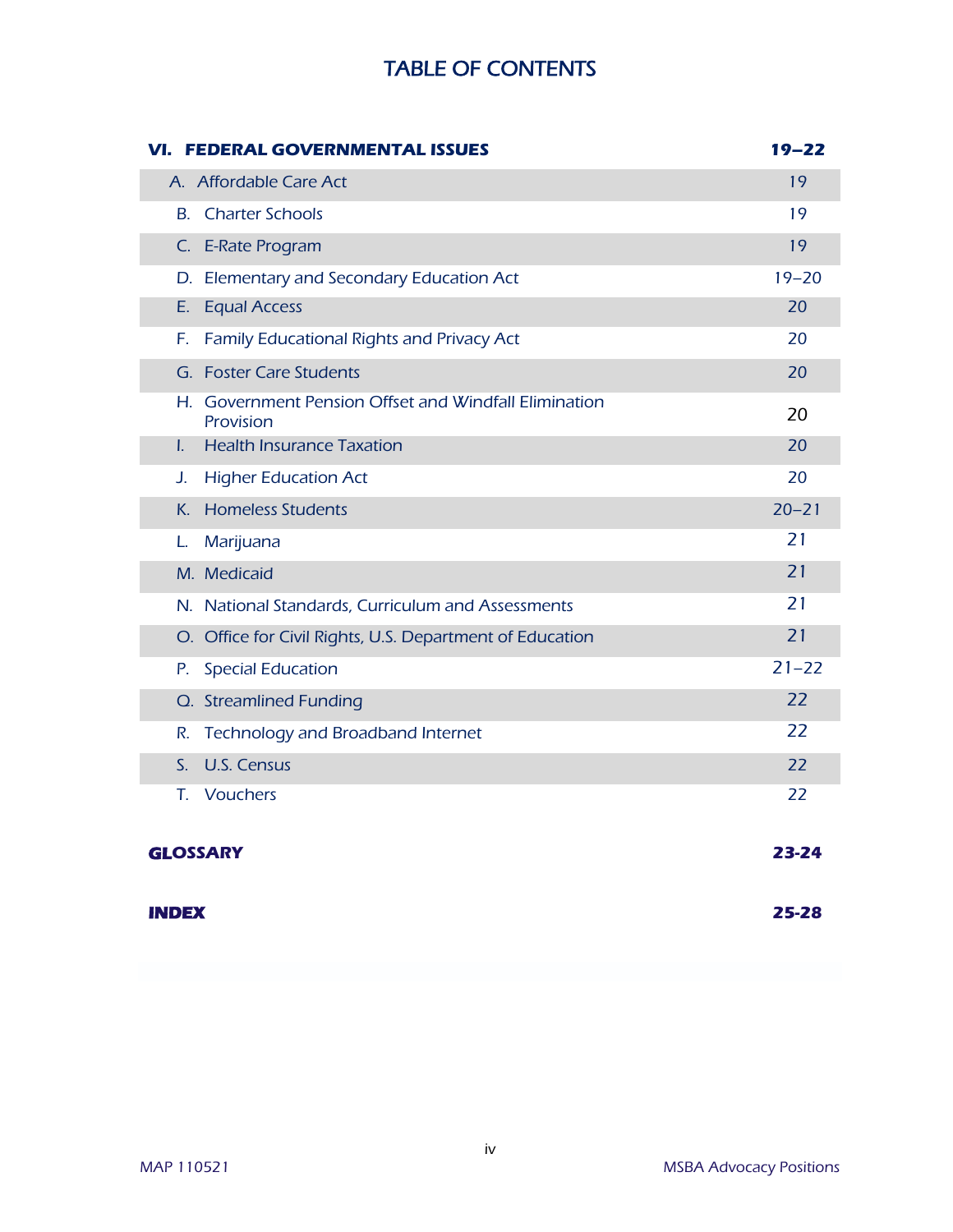# **MSBA ADVOCACY POSITIONS**

# **I. FINANCE**

MSBA believes that funding public schools is the responsibility of local communities, the state and the federal government. Local school districts must be given maximum flexibility in the use of financial resources. MSBA believes development and implementation of an adequate and equitable funding system is critical to the future success of Missouri's public schools.

#### **A. Adequate and Equitable Public School Funding**

MSBA supports adequate and equitable public school pre-kindergarten through  $12<sup>th</sup>$  grade (Pre-K–12) state and federal funding to allow all students in every school district the opportunity to meet and achieve state and federal student performance standards, and prepare them to be active citizens in Missouri's communities.

- 1. MSBA believes there should be a review of Missouri's approach to funding public education and encourages a more simplified and equitable system.
- 2. MSBA opposes the direct or indirect use of public funds for nonpublic K–12 education because it is detrimental to public education.
- 3. MSBA opposes tax legislation that compromises growth in general revenue.
- 4. MSBA supports a change in the foundation formula that decreases reliance on student daily attendance for funding, particularly in situations where students are encouraged or required to miss school for the student's own health or to prevent the spread of contagious diseases.
- 5. MSBA supports changes in the state's foundation formula that remove the penalties for districts that have a decreased summer school enrollment.
- 6. MSBA supports the collection of sales tax on internet sales at the state and local levels to increase the funding available to school districts and to assist state and local entities that provide necessary services to the communities and families school districts serve. MSBA supports legislation to ensure internet sales taxes collected do not supplant existing funding and to ensure that the revenue from the taxes is deposited in the School District Trust Fund at the same rate as taxes on in-person sales.
- 7. MSBA supports full funding for student transportation as prescribed by law. MSBA also supports additional funding for districts with higher per-pupil transportation costs.
- 8. MSBA supports fully funding the A+ Schools Program so that qualifying students may use the funding to pay for the cost of tuition and fees for postsecondary courses prior to high school graduation.
- 9. MSBA supports granting school boards the ability to establish a minimum tax levy at or near the performance levy that is correlated to the operating levies of districts that have performed at the highest levels as measured by Missouri's Annual Performance Report criteria. If a desired goal is for all Missouri students to have access to the same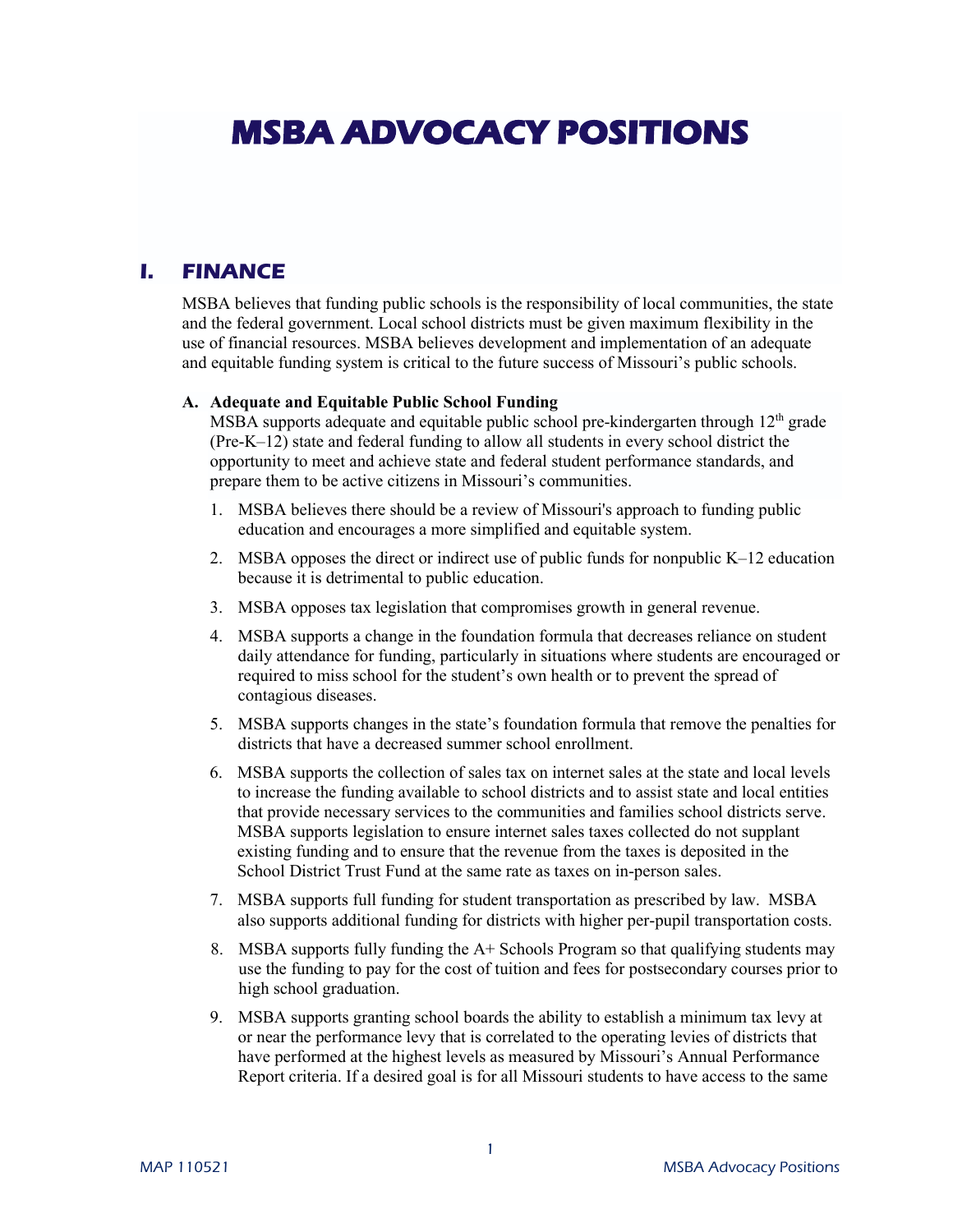high-quality education as that provided in Missouri's Performance Districts, a similar level of local support should be required.

- 10. MSBA supports increasing state revenues available to adequately fund public education by bringing certain taxes on tobacco, e-cigarettes, imitation tobacco or cigarette products, alcohol and alcohol-related products, and internet sales to a level consistent with the national average.
- 11. MSBA supports legislation in the general assembly to adopt a balanced state budget based on the most current revenue information available at the time of adoption.
- 12. MSBA supports legislation to fund state and local programs to eliminate disparity in achievement among all students.
- 13. MSBA supports legislation providing relief to districts with a significant amount of taxexempt property located in the district.
- 14. MSBA supports legislation that would prevent the governor from withholding monies appropriated by the general assembly for public schools.
- 15. MSBA urges the general assembly to take all actions necessary to provide sufficient state revenues to adequately fund the foundation formula, transportation, and all other categoricals for the public schools of Missouri and encourages the governor not to reduce such funding after it has been appropriated
- 16. MSBA urges the general assembly to increase state funding to allow districts to provide free early childhood education programs.
- 17. MSBA urges the general assembly to increase state funding to allow districts to implement safety practices per recommendations from the 2019 Governor's School Safety Task Force that would assist school districts in their safety efforts.

#### **B. Appropriation Priorities**

MSBA supports all current, new or expanded mandated programs being adequately and equitably funded with state and/or federal resources and not with monies redirected from existing programs.

#### **C. Diversion of Existing Revenue**

MSBA strongly opposes any attempt to divert revenue committed to or intended for public education.

#### **D. Education Emergency Loan Funds**

MSBA supports the establishment of state program funding that provides low-interest loans to school districts during difficult financial times.

#### **E. General Obligation Bonds**

- 1. MSBA supports a constitutional amendment permitting the increase of a school district's bonding capacity to 20 percent.
- 2. MSBA supports a constitutional amendment permitting the passage of school bond issues by a simple majority vote.

#### **F. Health Insurance**

MSBA supports legislation providing a statewide health insurance solution for school districts.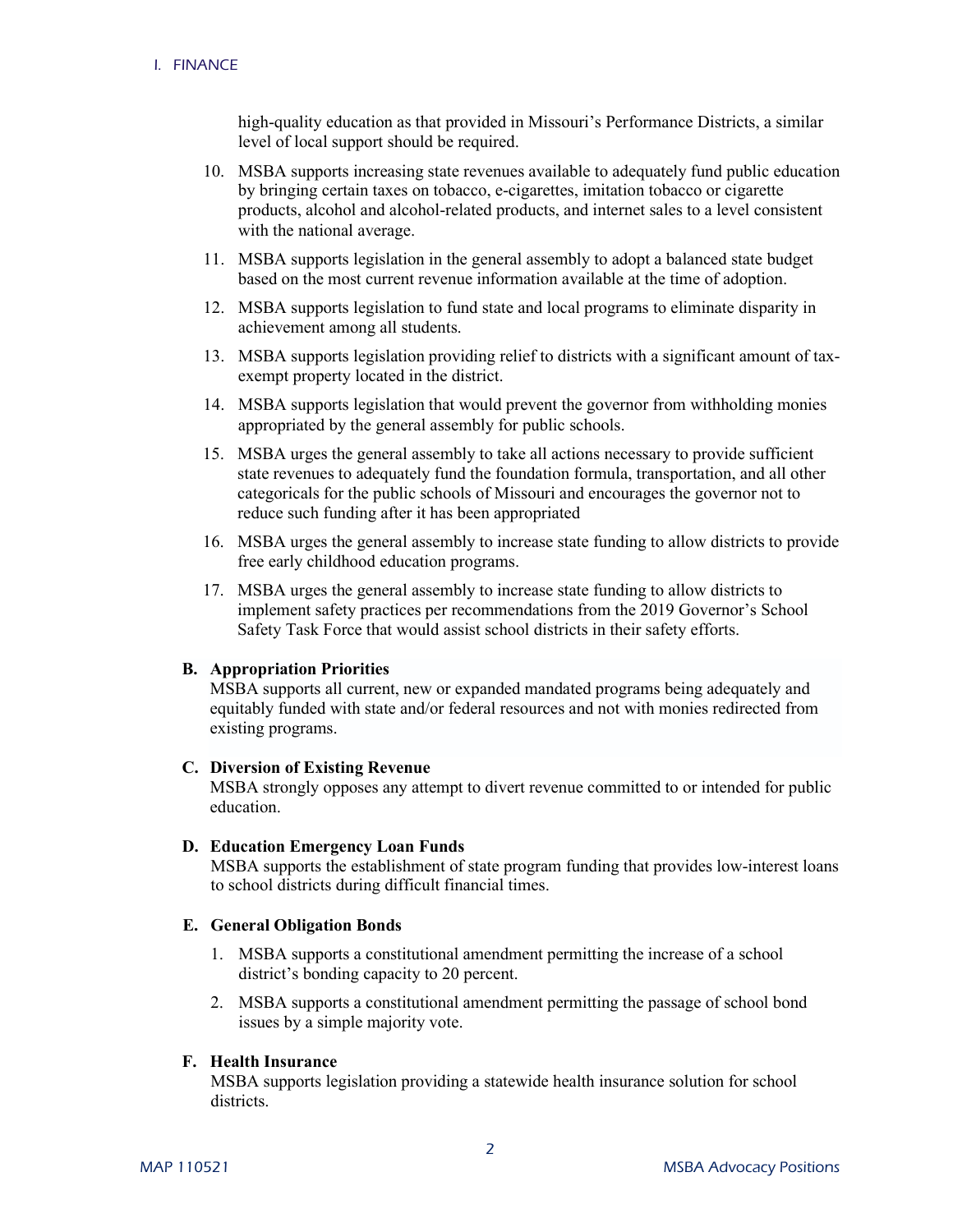#### **G. Local Revenue**

MSBA supports giving school districts additional options for raising local revenue, including sales taxes.

#### **H. Medicaid**

MSBA strongly supports changes to Missouri's rules and regulations to allow for maximization of federal Medicaid revenue to school districts.

#### **I. Motor Fuel Tax Exemption**

MSBA supports legislation that would exempt public school districts from paying state motor fuel tax for fuel consumed by school buses.

#### **J. Motor Fuel Tax Increase**

MSBA supports an increase in the motor fuel tax in Missouri.

#### **K. Nonpublic School Funding**

MSBA opposes the use of vouchers, tax credits, deductions for tuition and related educational expenses, and other similar credit systems to support nonpublic K–12 schools.

#### **L. Prevailing Wage**

MSBA supports revision of the state prevailing wage statutes and regulations to provide local school districts more flexibility in controlling construction and maintenance costs.

#### **M. Property Tax Abatement**

MSBA urges the general assembly to strengthen laws controlling tax abatement programs to allow school districts to have greater control over their duly authorized revenue sources. These tax abatement programs include, but are not limited to, Chapter 100, Chapter 353, tax increment financing (TIF), and the Missouri Downtown Economic Stimulus Act (MODESA). MSBA supports the following reforms related to tax abatement programs:

- 1. Local voters should have the opportunity to vote to opt out of tax abatement projects impacting funding for public schools.
- 2. Representation on any tax abatement commission shall be proportional to the impact on the taxing jurisdiction.
- 3. Residential projects shall not be supported by any tax abatement program.
- 4. School boards shall have legal standing to participate in all phases of the process, including any legal appeal relating to any tax abatement application for property located in the school district.
- 5. School boards shall have veto power over their portion of any tax abatement project.
- 6. School districts shall receive payments when tax-abated properties are sold, in whole or in part, before the expiration date of the tax abatement program.
- 7. The terms "blight" and "conservation" shall be redefined in a more restrictive manner.

#### **N. Property Tax Assessment**

1. MSBA supports the current law requiring that reassessment be conducted on a twoyear cycle and supports the establishment of penalties for failure to comply with this law.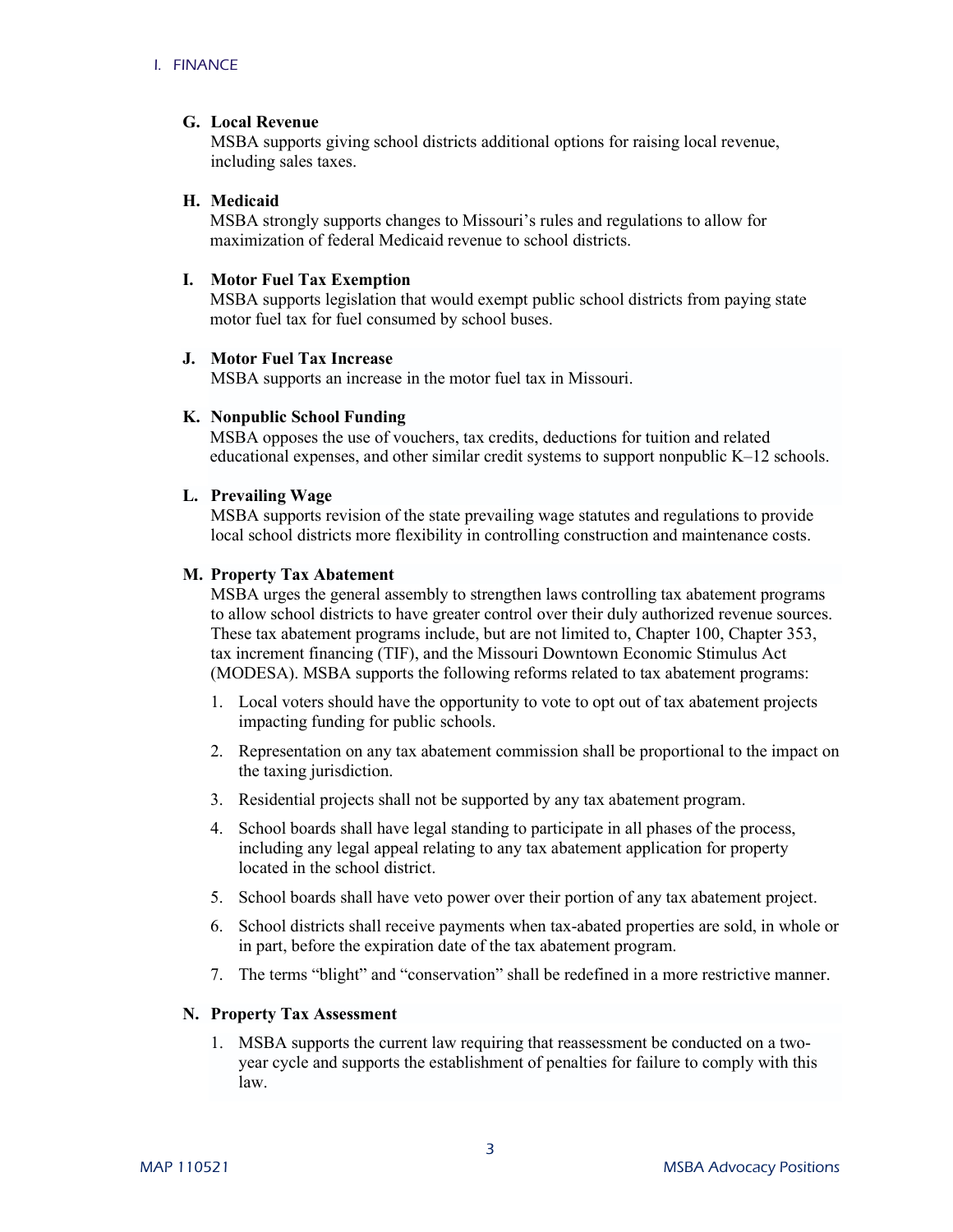- 2. MSBA supports legislation mandating accurate real property assessments and practices to ensure comparable assessments and practices throughout the state.
- 3. MSBA supports legislation that would require county officials to certify a school district's assessed valuation in a more timely fashion in order to comply with state law regarding the setting of tax rates.

#### **O. Residency**

MSBA supports legislation that clarifies the definition of residency of students for school district attendance purposes.

#### **P. Retirement Funding**

MSBA supports legislation that ensures the future solvency of the Public School Retirement System (PSRS) and the Public Education Employee Retirement System (PEERS). MSBA encourages PSRS/PEERS to implement alternative solutions to maintaining benefits and fiscal sustainability of the retirement systems, while reducing the immediate and growing financial impact on public school districts and their employees.

#### **Q. School Facilities**

- 1. MSBA supports efforts to allow local school districts to pursue a wide variety of funding sources to support improving school facilities.
- 2. MSBA supports legislation that establishes adequate state and federal funding for school districts for the renovation and construction of school facilities, including funding to support sustainable development and accommodation of the latest technologies.
- 3. MSBA supports statewide construction standards for school facilities.

#### **R. Surplus Property**

MSBA supports revision of state law on the disposal of surplus property to give school districts greater flexibility to determine whether property has value and the most economical or advantageous method of selling, trading or otherwise disposing of unused items.

#### **S. Tax Credits**

- 1. MSBA supports legislation creating reasonable standards for tax credit programs, ensuring accountability and capping the potential reduction of state revenue.
- 2. MSBA supports the suspension of the issuance of all tax credits until the statutory funding obligations of the state are met.

#### **T. Title I Allocations**

MSBA supports legislation requiring the Department of Elementary and Secondary Education (DESE) to return to using free and reduced lunch count rather than census poverty data as the basis for determining Title I allocations to school districts with a total population of less than 20,000 students.

#### **U. Utility Deregulation**

MSBA opposes any legislation that is designed to deregulate utilities and that would have an adverse impact on school district funding.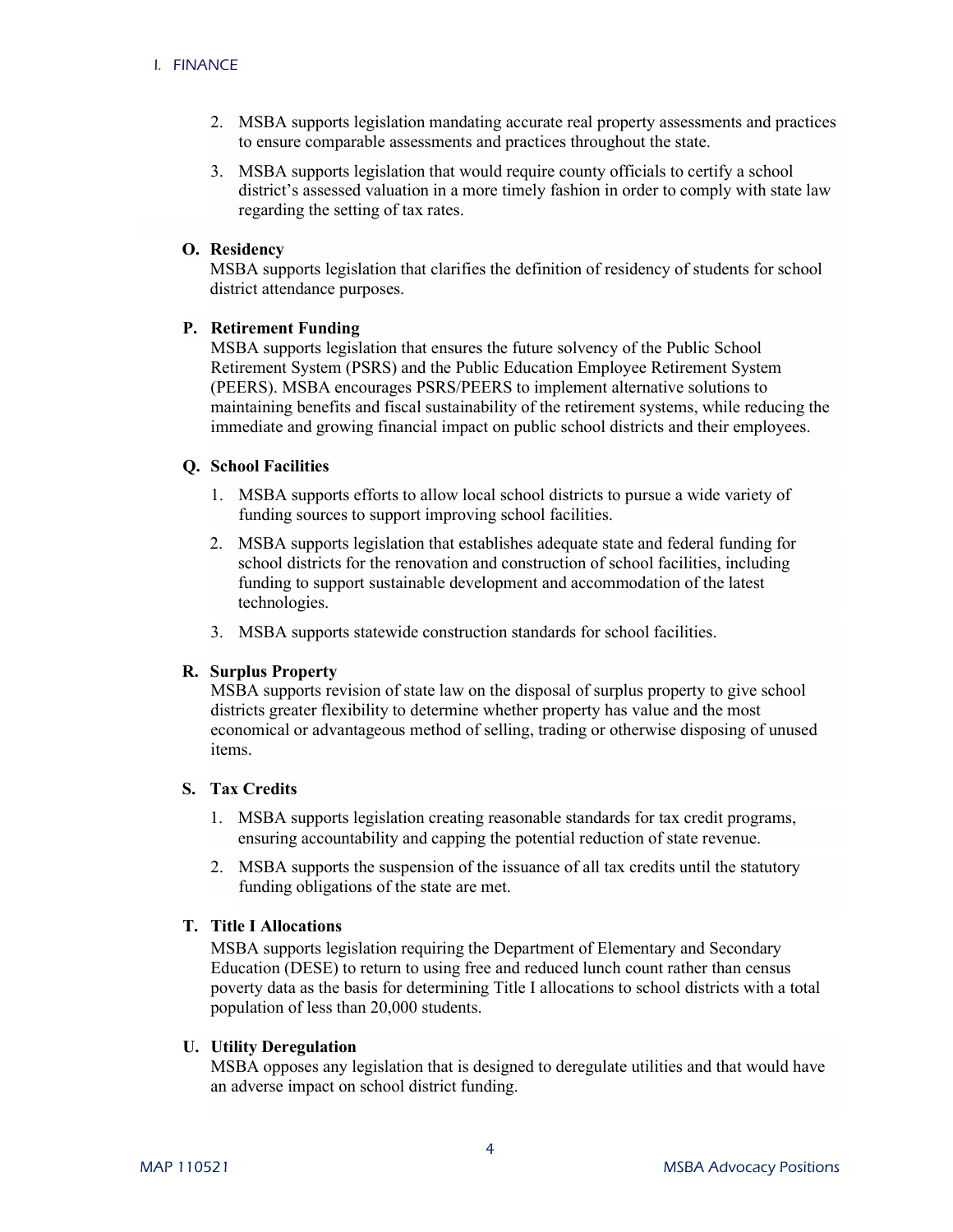# **II. INSTRUCTION**

MSBA recognizes that the purpose of public education is to improve the achievement of all students and help every student reach his or her potential. MSBA believes that Pre-K–12 standards and curriculum must prepare all students to meet the challenges of the 21<sup>st</sup> Century. MSBA supports the use of credible research to improve all aspects of public education.

#### **A. A+ Funding for AP Testing and Postsecondary Degrees and Certifications**

MSBA supports the expansion of the A+ Scholarship Program to allow eligible students to use A+ funding prior to graduation in order to pay for the costs of Advanced Placement (AP) testing and expenses associated with postsecondary degrees and certifications offered in high school.

#### **B. Academic Integrity**

MSBA supports all districts requiring the highest standards of academic integrity.

#### **C. Accreditation System**

MSBA supports a statewide accreditation system that reflects high standards and provides for local flexibility in improving student achievement. MSBA believes that the statewide accreditation system should apply to all schools providing education to students that directly or indirectly receive state funds. MSBA believes that the statewide accreditation system should apply to all schools funded by Educational Savings Accounts.

#### **D. Alternative Methods of Instruction**

MSBA urges the General Assembly to allow school districts to utilize alternative methods of instruction, without penalty, as an alternative when school buildings or districts are forced to close.

#### **E. Career Readiness**

MSBA supports quality career, technical and vocational education programs in that they are vital to student readiness for  $21<sup>st</sup>$  Century employment success.

#### **F. Curriculum Decisions**

- 1. MSBA strongly believes that the ultimate decision for establishing curriculum must be made at the local level to meet or exceed state and national standards and must be inclusive to educate the whole student.
- 2. MSBA supports local autonomy in the development of curricular goals and objectives and opposes legislation that would diminish such autonomy, including legislation that mandates or prohibits specific curricular content.
- 3. MSBA supports teaching methods and instructional time that are differentiated to meet individual student needs.

#### **G. Emergency Guidelines**

MSBA urges DESE to develop emergency guidelines that can be used by local school districts to transition from classroom learning to either a hybrid alternative method of instruction or a full alternative method of instruction when civil authorities or school districts declare an emergency.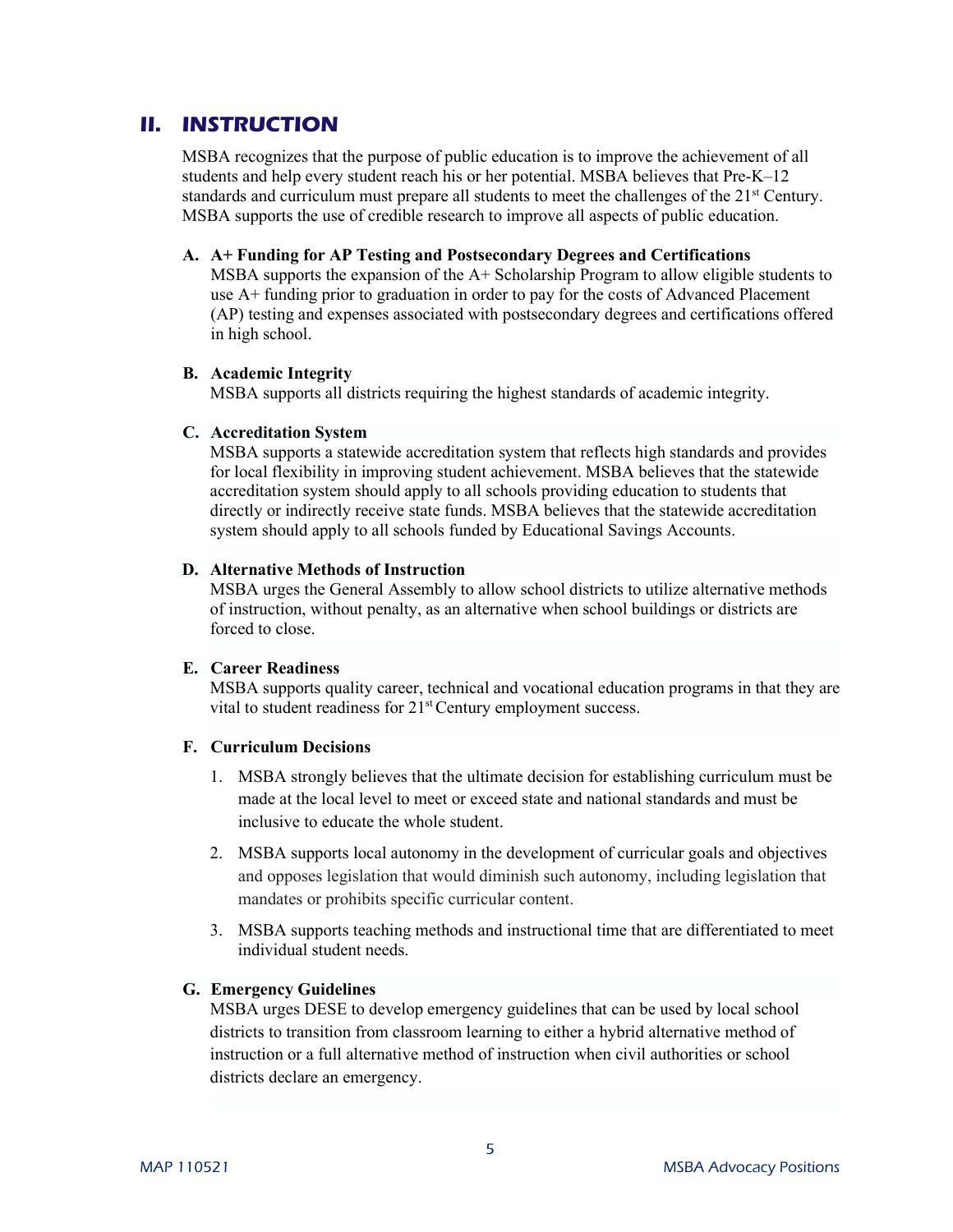#### II. INSTRUCTION

**H. Instruction for Students Who Are Removed From or Who Cannot Attend School** MSBA supports legislation that would provide school districts funds and other resources to educate students outside the school environment when a student is removed from or is unable to attend school.

#### **I. Internet Access**

MSBA supports state and federal efforts to provide all students access to affordable and reliable high-speed internet where they reside.

#### **J. Kindergarten Readiness Assessment**

MSBA supports implementation of standardized kindergarten readiness assessments.

#### **K. Pre-Kindergarten Education Programs**

- 1. MSBA supports collaborative partnerships for early childhood education utilizing existing programs, school district preschools, contracted service programs and community-based programs that meet high quality standards.
- 2. MSBA supports the inclusion of quality early childhood training in leadership preparation programs.
- 3. MSBA supports legislation that will provide adequate funding and technical support to all school districts so they may offer quality, voluntary pre-kindergarten education programs, including the Parents as Teachers program.
- 4. MSBA supports standards and licensure requirements for all public preschools and full certification for all Missouri preschool teachers.
- 5. MSBA supports a voluntary, free and equitable preschool program available to all Missouri families.

#### **L. School Innovation**

MSBA supports legislation that allows school districts to operate efficiently and establish innovative educational practices.

#### **M. Student Assessments**

- 1. MSBA supports legislation to require the state and/or federal government to fully fund the costs of state and/or federally mandated student assessment programs.
- 2. MSBA supports student assessment systems that include multiple methods of measuring student growth and performance and that hold students accountable.

#### **N. Student Behavior and Discipline**

- 1. MSBA supports increased funding for professional development and research-based discipline models that focus on positive behavior supports, avoid out-of-school suspensions, and allow school districts to customize discipline based on the needs of the individual student.
- 2. MSBA supports legislation that gives districts greater flexibility and discretion to work with parents and students to discipline students and reform student behavior before involving law enforcement in school-related incidents.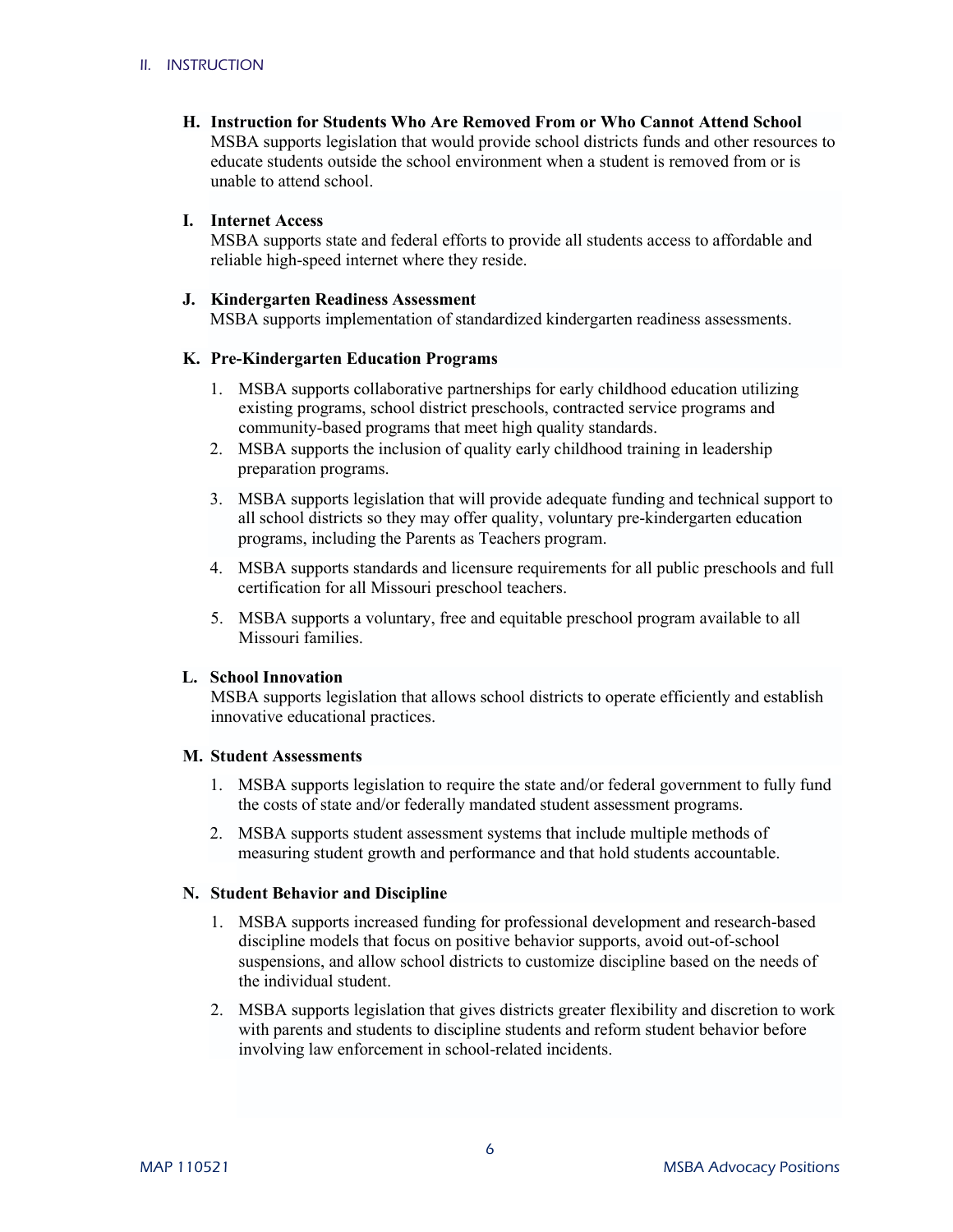#### **O. Student Retention**

MSBA opposes legislative mandates to retain students in a particular grade level when the final decision is not made by trained educators.

#### **P. Technology**

MSBA supports the use of technology by local school districts to enhance the curriculum and facilitate student learning that transcends the traditional building, school day and school calendar.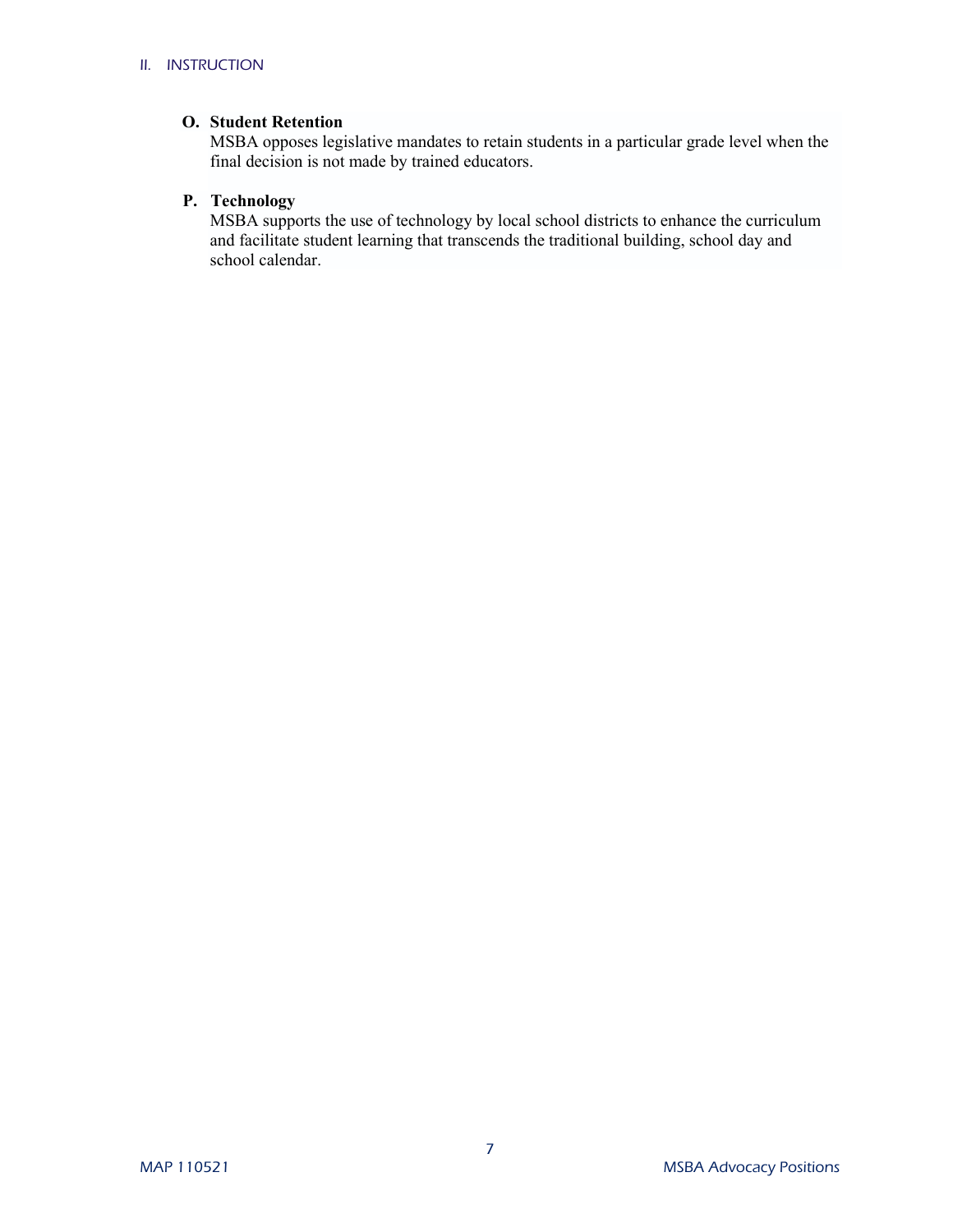# **This page left intentionally blank.**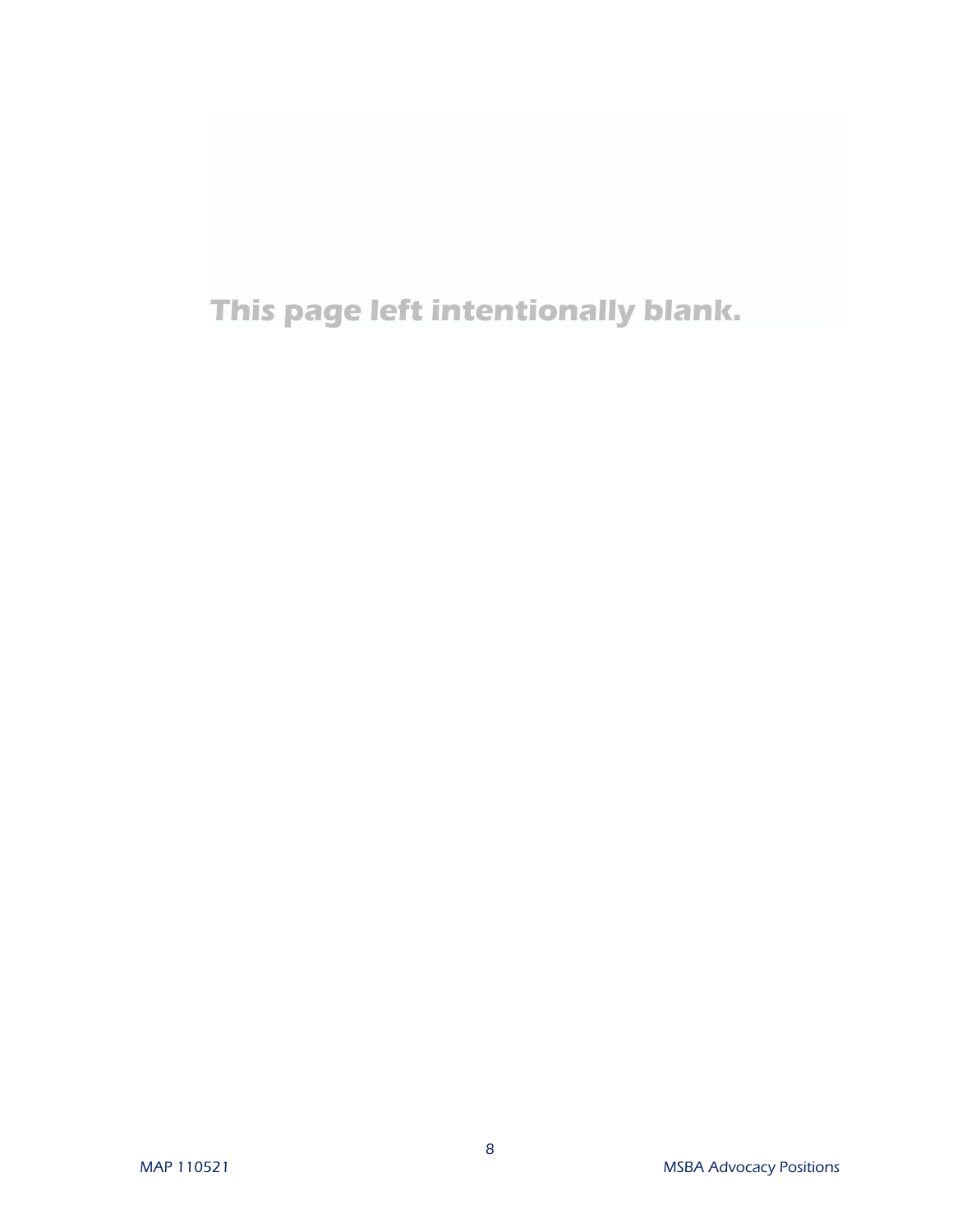# **III. PERSONNEL**

MSBA believes that maintaining the highest quality staff by developing and implementing plans for effective recruitment and retention is critical to the success of any school district. Trained and motivated school district personnel are essential for student success.

#### **A. Administrative Leave**

MSBA supports the revision of state statute to allow districts greater flexibility to put employees on paid administrative leave.

#### **B. Certification**

MSBA supports the authority of the State Board of Education to establish teacher certification requirements and urges the State Board of Education and higher education institutions to continue to provide greater flexibility in certifying professional educators, particularly in critical-need areas.

#### **C. Collective Bargaining**

MSBA supports legislation that clarifies district responsibilities for collective bargaining, clarifies subjects that are required to be bargained and those that are not negotiable, and prohibits any action that disrupts the school environment and services to students.

#### **D. Disruptive Speech**

MSBA believes that districts should be able to hold an employee responsible when his or her speech materially disrupts the educational environment or district operations, regardless of whether such speech is spoken or written and whether it occurs in person, electronically, or on or off of school grounds.

#### **E. Educator Preparation Programs**

MSBA supports rigorous reforms in teacher education and administrator preparation programs to better prepare certified staff to meet the challenges of tomorrow's schools.

#### **F. Employee Evaluations**

- 1. MSBA supports both pre-service and in-service training programs that prepare administrators to effectively evaluate personnel.
- 2. MSBA supports the use of ongoing performance-based evaluations for administrators and teachers.

#### **G. Immunity**

MSBA supports legislation providing legal immunity for school employees and volunteers acting within the scope and course of their employment and service.

#### **H. Professional Development**

MSBA supports comprehensive, ongoing professional development activities to enhance the performance of classroom teachers, administrators and other district staff.

#### **I. Retirement**

MSBA supports incentives within the existing public school retirement system that will encourage teachers and administrators to remain in the public school system.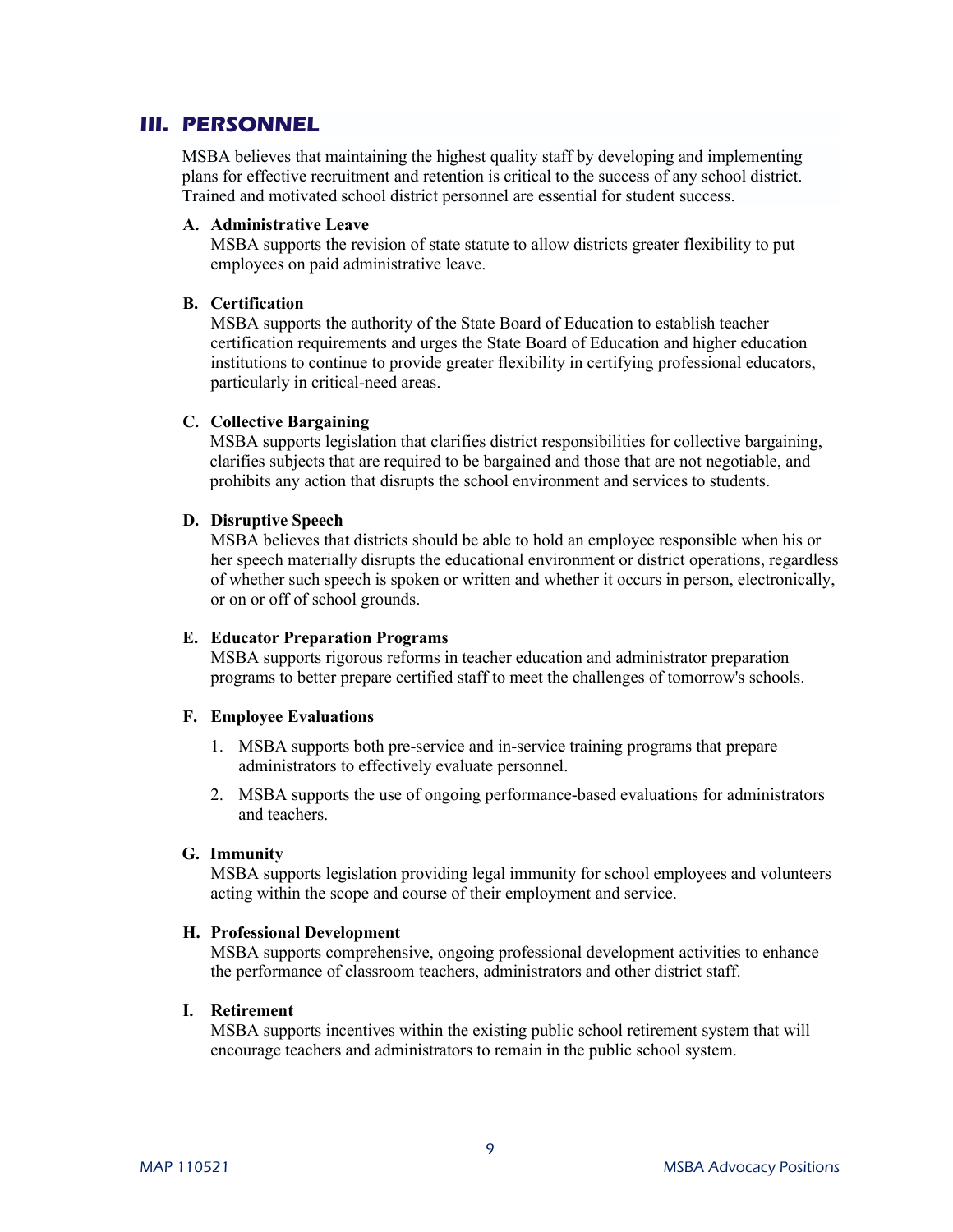#### **J. Salary and Benefits Schedule**

- 1. MSBA supports salary and benefit levels that are competitive with neighboring states and enable Missouri school districts to attract and retain high-quality teachers.
- 2. MSBA supports school districts establishing their own salary schedules for certified and non-certified staff.

#### **K. Teacher Contracts**

MSBA supports renewable contracts for teachers in that they are more consistent with excellence in education than indefinite contracts.

#### **L. Unemployment Compensation Law**

MSBA supports revisions to the unemployment compensation law to prohibit substitute employees from being eligible for unemployment benefits.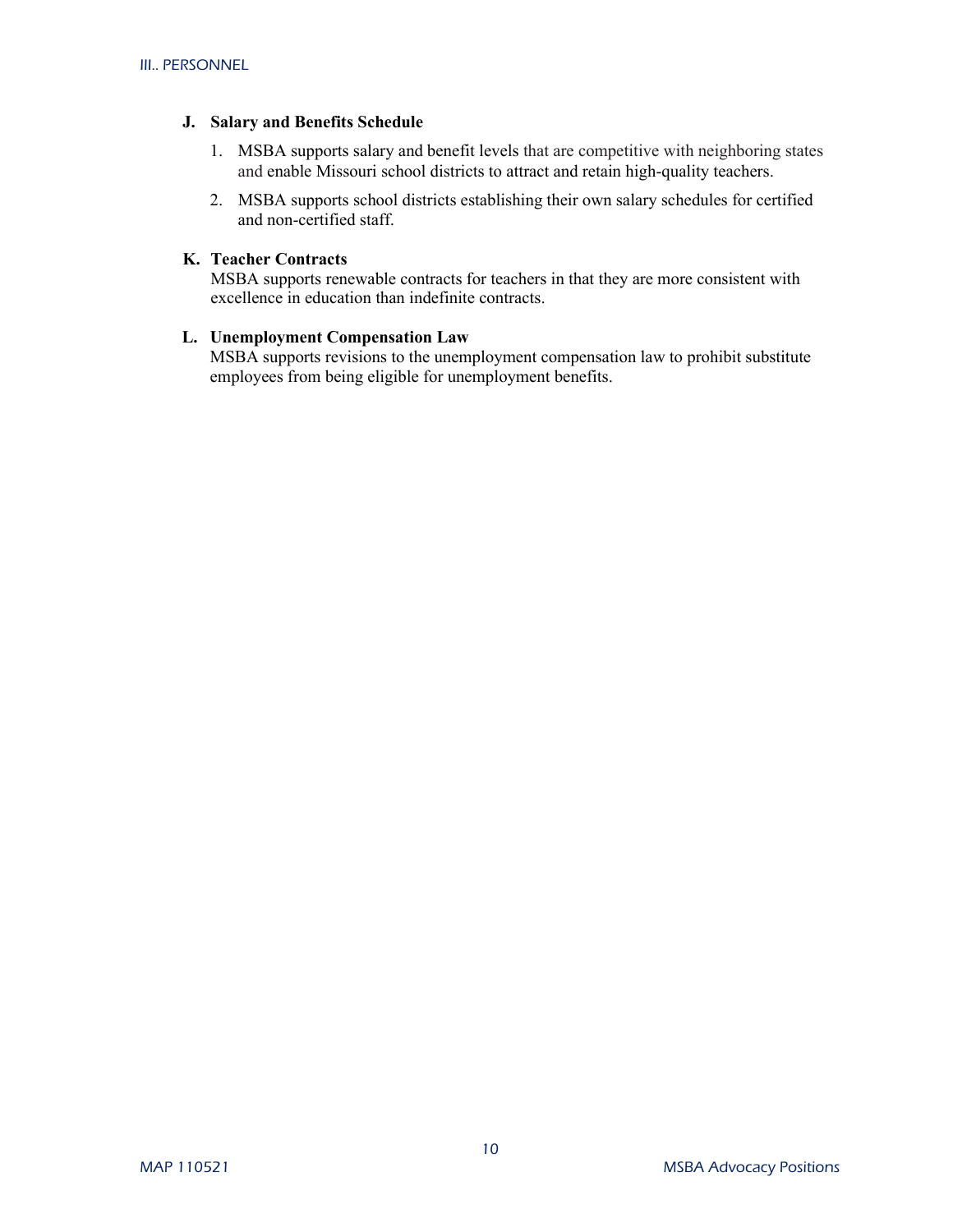# **IV. SCHOOL, COMMUNITY and FAMILY RELATIONS**

MSBA believes that boards of education, families and communities are ultimately responsible for the academic achievement of students in their district. MSBA supports disseminating and implementing best practices along with flexibility to develop innovative programs. MSBA and local school boards should share the good news about public schools and address misconceptions that may exist.

#### **A. Child Nutrition Programs**

MSBA supports legislation that would allow for efficient, economical school nutrition programs that provide access to healthy and appetizing food to all children.

#### **B. Comprehensive School Health Services**

MSBA supports increasing access to comprehensive school health services, including mental health services and counseling, for students and their families. MSBA supports increased state and federal funding for these services.

#### **C. Custody of Students**

MSBA supports clarification of state statutes related to the custody of individual students so that school personnel know which persons the district may release a student to and when the district may refuse to release a child to a biological parent or guardian.

#### **D. Cybersecurity**

MSBA supports state and federal initiatives that assist school districts in minimizing the risk of, preventing, and adequately responding to cyber-attacks.

#### **E. Immunizations**

MSBA supports legal requirements that all children who attend public early childhood education programs and public school must be immunized unless there is a documented medical reason or a sincerely-held religious reason to excuse the student. School districts should be able to receive state aid to provide alternative education options to unimmunized children who are removed from school by the Department of Health and Senior Services when exposed to a contagious disease.

#### **F. Medicaid Enrollment**

MSBA supports state and federal efforts to simplify the Medicaid enrollment process so that eligible students and their families have access to healthcare resources.

#### **G. Military**

MSBA supports partnerships with military, including Missouri's military bases and Reserve Officer Training Corps (ROTC), to enhance opportunities for school districts and benefit students.

#### **H. Safe Schools**

1. MSBA believes that every school district should have access to the necessary training and resources to prevent and address school violence. MSBA supports quality annual professional development for the district's designated school safety coordinator so that every school district has current information on recommended safety practices.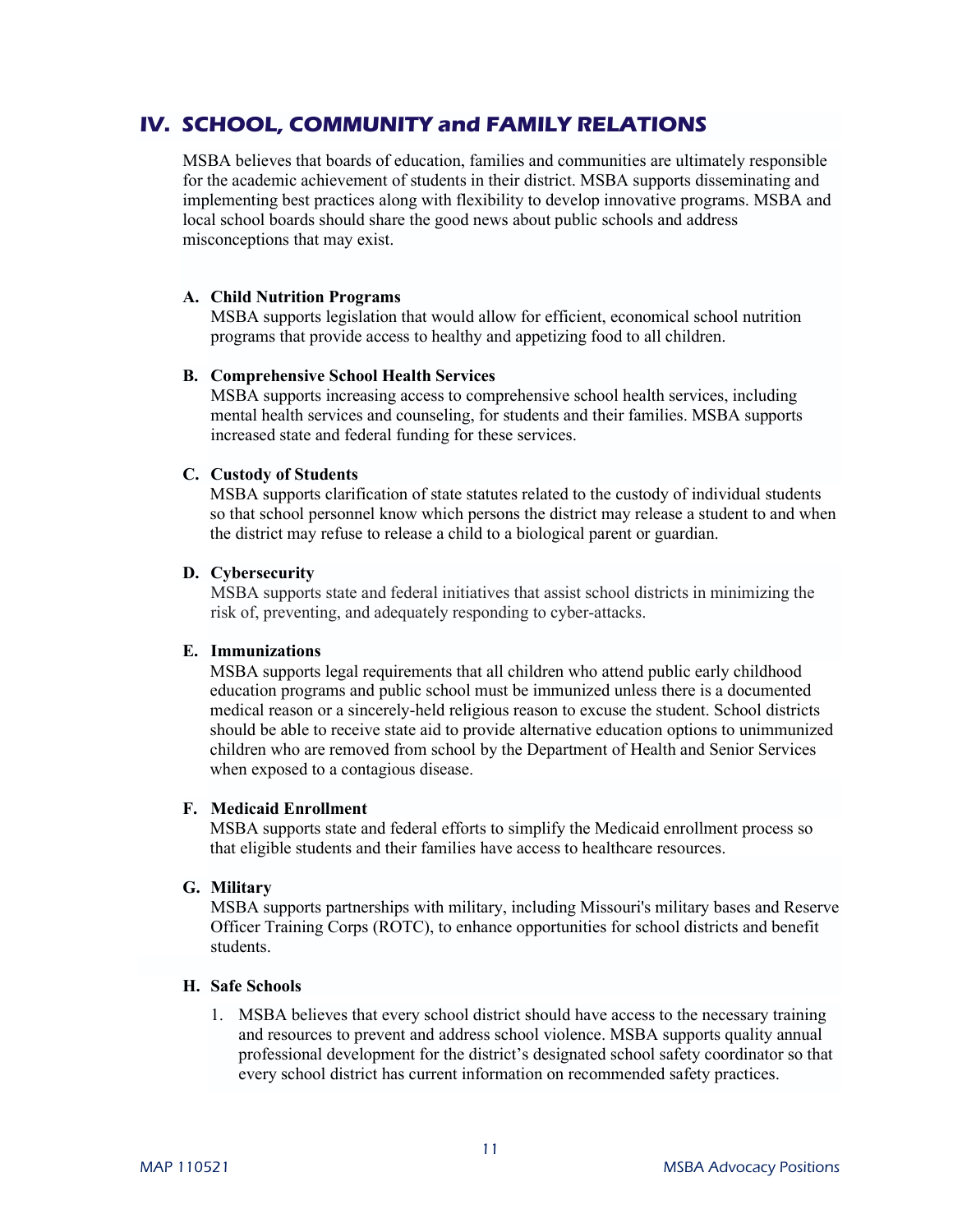- 2. MSBA encourages all school districts to adopt a high-quality emergency operations plan and supports designation of state and federal resources to assist school districts in writing, implementing, testing and reviewing these plans.
- 3. MSBA recommends that the state implement, maintain and fully fund a single, statewide reporting system to encourage the public to share safety concerns, assist districts in analyzing school-related safety and violence concerns, and connect school districts and relevant local agencies with the necessary professional expertise and resources to prevent school violence.
- 4. MSBA supports collaborative efforts among federal, state and local policymakers; local school district leaders; higher education leaders; and law enforcement and other emergency responders to provide a safe and supportive learning environment for our students and staff.
- 5. MSBA supports the designation of a lead state agency to coordinate and synchronize mental health, behavioral risk and other related programs that support school safety.
- 6. MSBA supports the designation of a state school safety coordinator, who is empowered to coordinate state resources for school safety for all K–12 schools in Missouri. The coordination center should be supported by a school safety advisory council that includes school board members to provide input on the needs and concerns of public school districts regarding school safety.
- 7. MSBA supports funding for the assessment of existing school facilities to identify security and safety risks and funding for districts to address those safety concerns. MSBA supports funding for the design and construction of school facilities and grounds so that school districts can better screen visitors, control who has access to students and ensure student and staff safety while at school.
- 8. MSBA supports funding and legislation that would provide all school districts immediate access to trained first responders in the case of an emergency. MSBA supports funding to implement an increase in school resource officers or trained school law enforcement.
- 9. MSBA supports legislation to ensure a safe educational environment for all children free from any form of bullying/cyberbullying, discrimination, misconduct, sexual harassment or other harmful acts.
- 10. MSBA supports legislation that would expand the current law to require prosecutors, in addition to juvenile authorities, to notify school districts when a student in the district has been charged with a misdemeanor or felony and of the disposition of a misdemeanor or felony, regardless of whether or not the student is a juvenile or an adult.
- 11. MSBA supports legislation that would protect students and adults on school buses, at bus stops and on school grounds from criminal behavior through strict criminal sanctions for such actions.
- 12. MSBA supports providing a safe, orderly and supportive learning environment, which is an essential part of student success.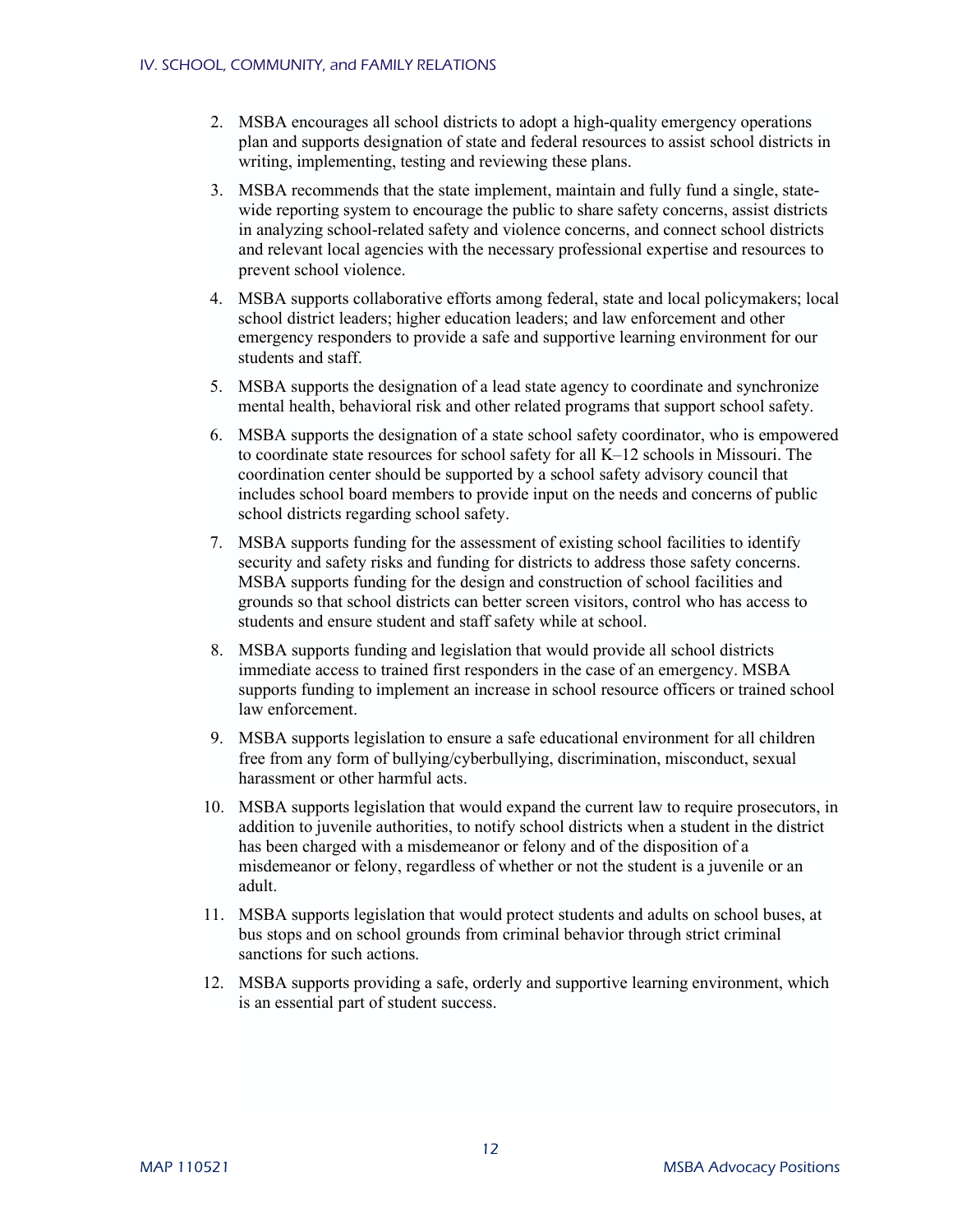#### **H. Student Dress**

MSBA supports legislation that gives school districts the authority to prohibit student dress that:

- 1. Could pose a health or safety hazard.
- 2. Is contrary to the district's educational mission.
- 3. Is disruptive to the educational process.

#### **I. Student Retention and the High School Diploma**

MSBA supports legislation to require students to stay in school until the age of 18 years or earlier if the student has earned a high school diploma or its equivalent.

#### **J. Weapons**

MSBA supports revision of Missouri statutes regarding weapons to recognize the unique and sensitive nature of the school environment including, but not limited to:

- 1. Allowing each local school board the flexibility to decide whether concealed weapons should be allowed anywhere on district property, including on parking lots.
- 2. Allowing a person to be charged with criminal trespass if he or she does not follow district rules regarding the possession of weapons on school property.
- 3. Allowing students to transport and possess weapons on district property, including firearms and bows and arrows, when authorized by the local school board and related to a school-sponsored or authorized activity.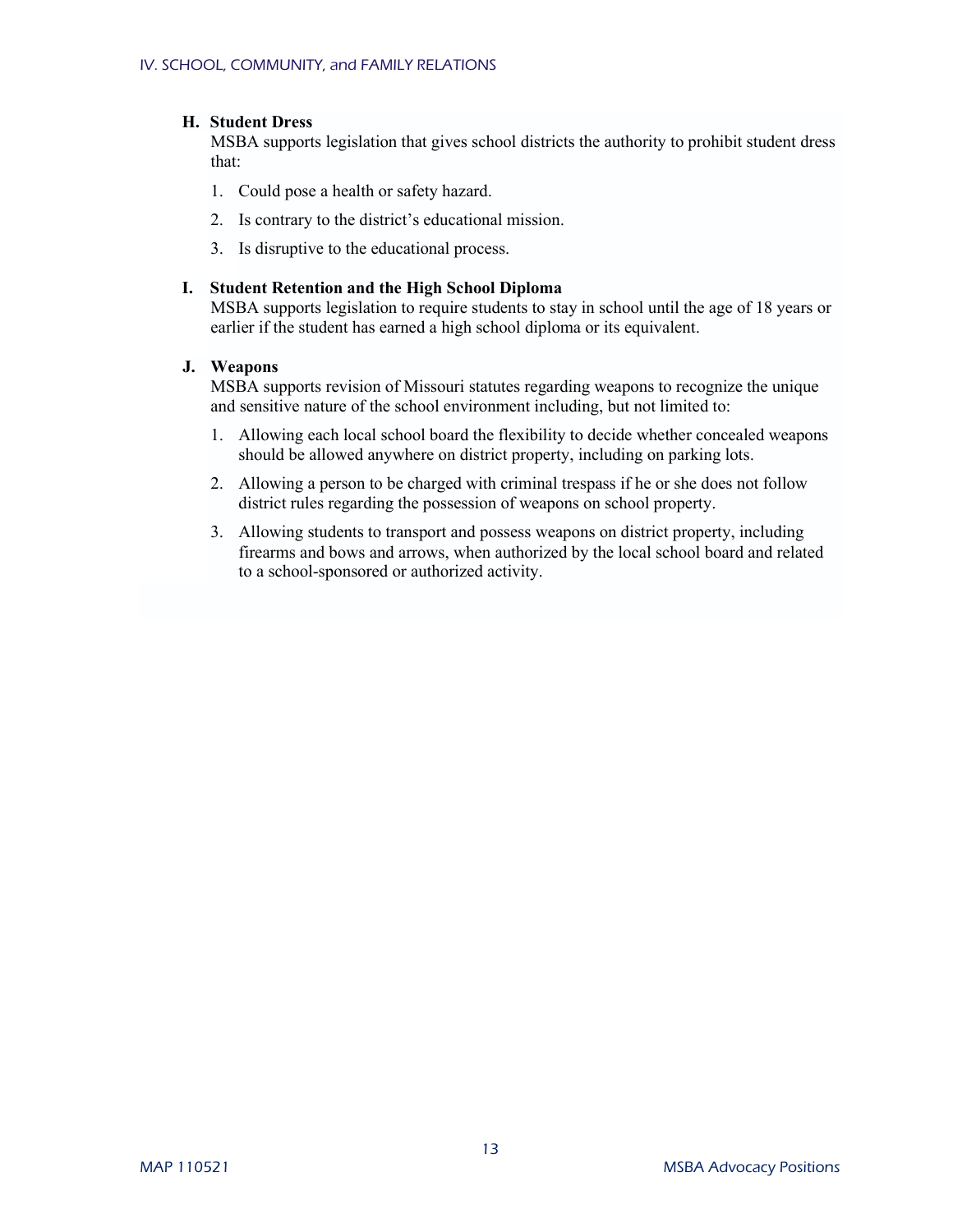# **This page left intentionally blank.**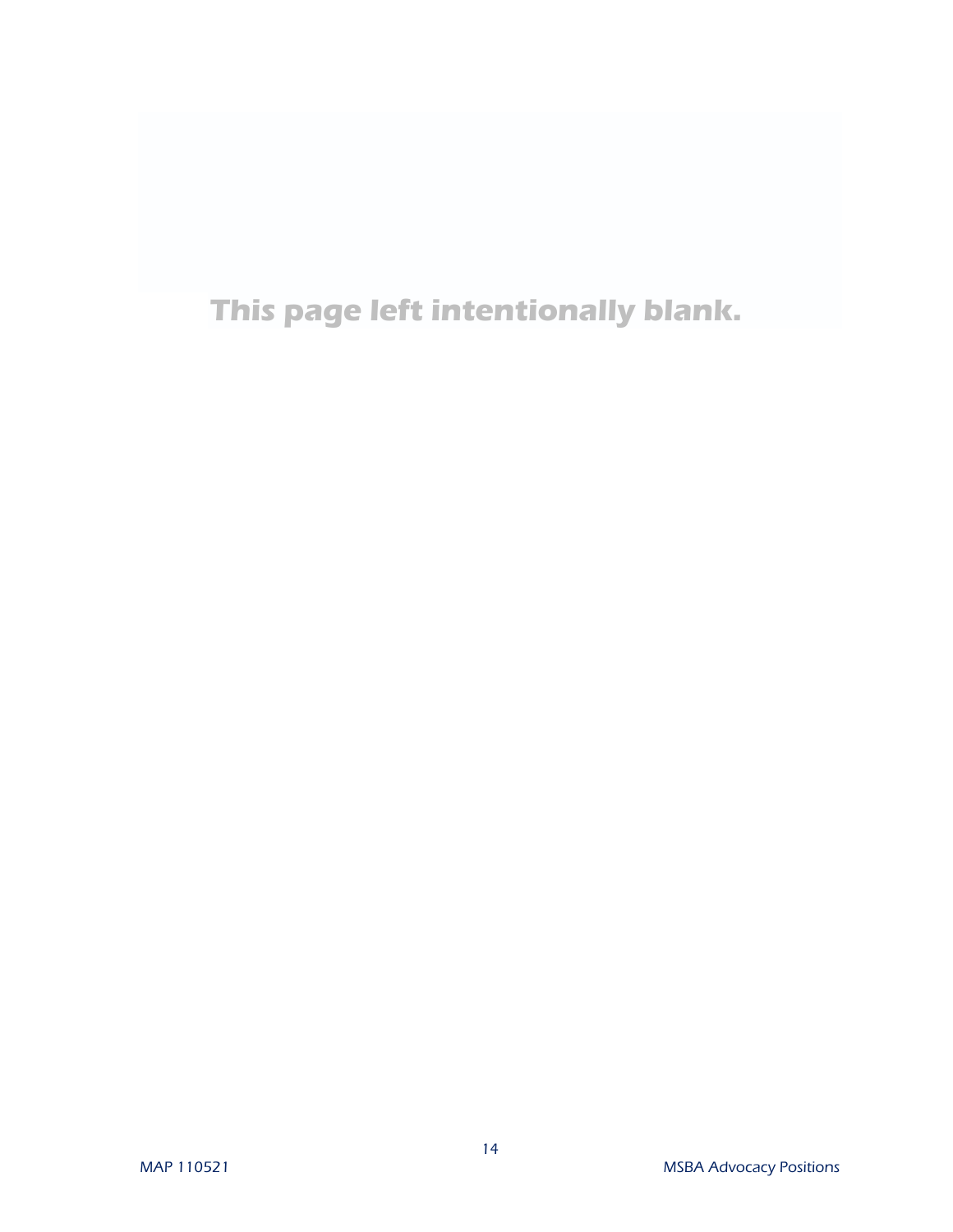# **V. SCHOOL BOARD GOVERNANCE and OPERATIONS**

MSBA believes that locally elected boards of education represent the most fundamental element of a democratic society and are the embodiment of representative government. It is critical that school boards set the vision for school districts, establish structures, adopt policies, hire the superintendent, and engage in advocacy on behalf of children and the schools. MSBA believes that all board members should participate in continuing education activities.

#### **A. Campaign Contribution Limits**

MSBA supports reasonable limitations on campaign contributions and lobbying expenditures in order to promote grassroots involvement in state government. Such limits should not prohibit community members and businesses that support the local school district from contributing to campaigns to pass school district bond and levy initiatives.

#### **B. Charter Schools**

- 1. MSBA supports only those charter schools that are authorized by local boards of education and subject to the same accountability standards as other Missouri public schools.
- 2. MSBA also supports measures that increase charter school accountability to the state and local taxpayers that fund the schools and to the students that attend the schools. These measures include, but are not limited to, requiring approval of a charter school by a majority vote of the voters of the school district in which the charter school would be located.

#### **C. Conflicts of Interest**

MSBA supports clarification of conflict-of-interest statutes concerning school board members and school employees.

**D. Consolidation of Department of Elementary and Secondary Education (DESE) and Department of Higher Education (DHE)** MSBA opposes a merger between DESE and DHE.

#### **E. Educational Placements**

MSBA opposes legislation that would erode or remove a school district's authority to make educational decisions, including placement decisions, for all students, including students in residential treatment facilities.

#### **F. Election Dates**

MSBA opposes a reduction in the number of dates available to school districts for bond and levy elections.

#### **G. Home Schooling**

MSBA supports legislation to require parents of children attending home schools to annually notify the district where such children reside.

#### **H. Judicial System**

MSBA supports maintaining a nonpartisan state judicial system.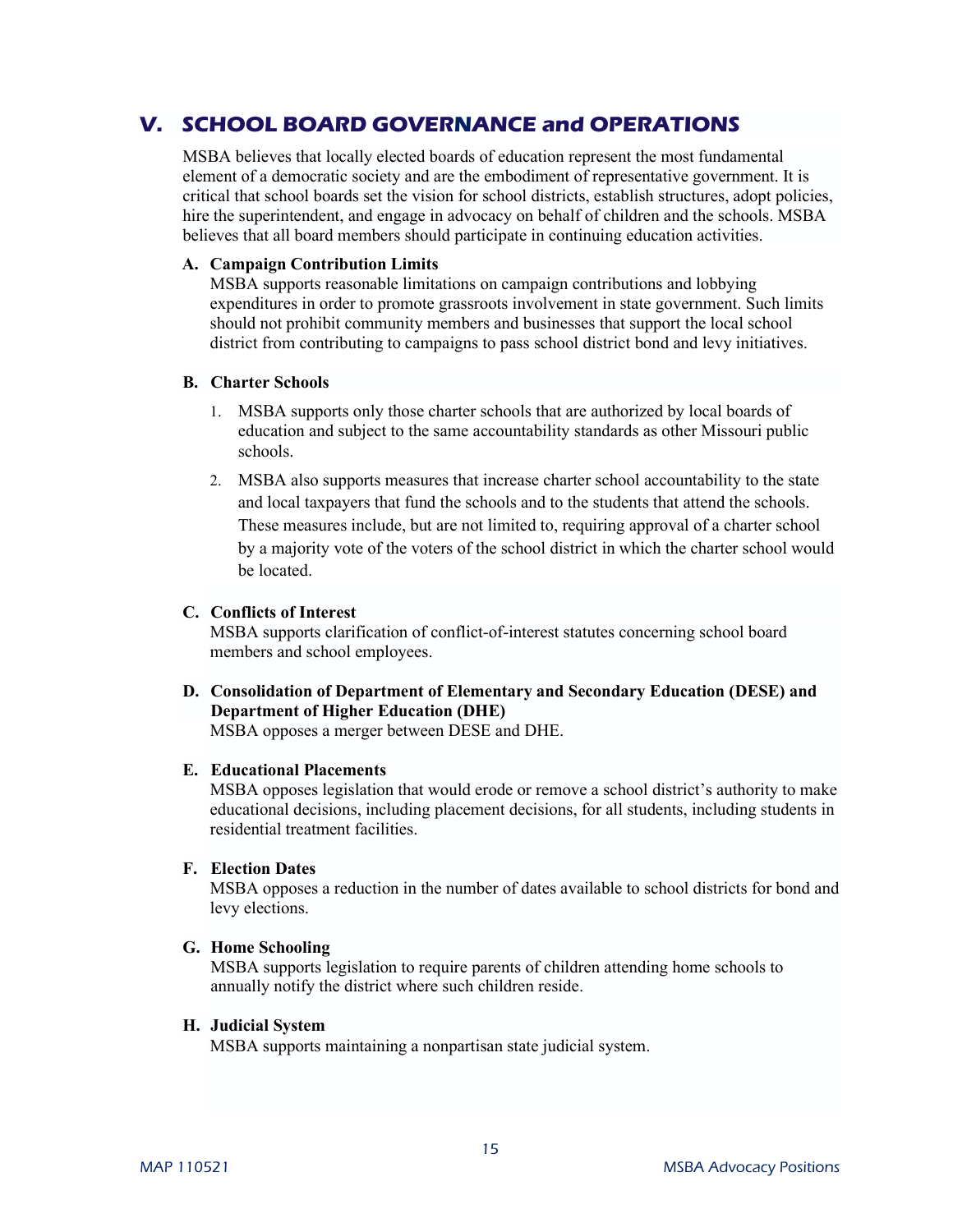#### **I. Liability Protection**

MSBA supports state and federal legislation that protects school districts, school board members and district employees from liability when acting in good faith.

#### **J. Local School District Control**

- 1. MSBA opposes any legislation, regulation, rule or judicial decision that would diminish local control, increase bureaucratic and administrative burdens, or allow the governance of public school districts to be removed from local boards of education.
- 2. MSBA supports the elimination of unnecessary laws, regulations and rules that inhibit local boards of education from establishing innovative educational programs or restrict local school district budget development.

#### **K. Missouri Course Access and Virtual School Program (MOCAP)**

MSBA opposes state mandates that funnel education funding to non-public entities, including the MOCAP program. Alternatively, MSBA supports reform of the MOCAP program by:

- 1. Allowing school districts flexibility to ensure that students are receiving a quality education.
- 2. Requiring MOCAP vendors to enroll, educate and fully support all public school students who seek to use their services.
- 3. Increasing vendor transparency so that parents, students, school districts and the public have immediate access to the information necessary to make good decisions regarding student education.
- 4. Increasing vendor accountability and vendor responsibility for complying with laws public school districts are subject to, particularly those applicable to students with disabilities or student safety.
- 5. Protecting taxpayer dollars by ensuring that education is provided at an affordable rate, is not duplicative, and is a quality program.

#### **L. Open Enrollment**

MSBA opposes legislation that would permit students to attend schools outside the district they reside in unless the legislation meets all the following objectives:

- 1. All local funding remains with the resident district.
- 2. No school district is required to accept nonresident students. If they do, they may limit the number or grade-level of the students admitted. However, the school district cannot refuse to admit students based on race, color, religion, sex, national origin, ancestry, disability, or migrant status, English language learner status, homeless status or prior student performance. Measures are taken to prohibit transfers that would foster racial or economic segregation.
- 3. Parents or the receiving school district are responsible for student transportation.
- 4. Measures are taken to prohibit recruiting or transferring for participation in athletics or other competitive activities.
- 5. Students must make at least a one-year commitment.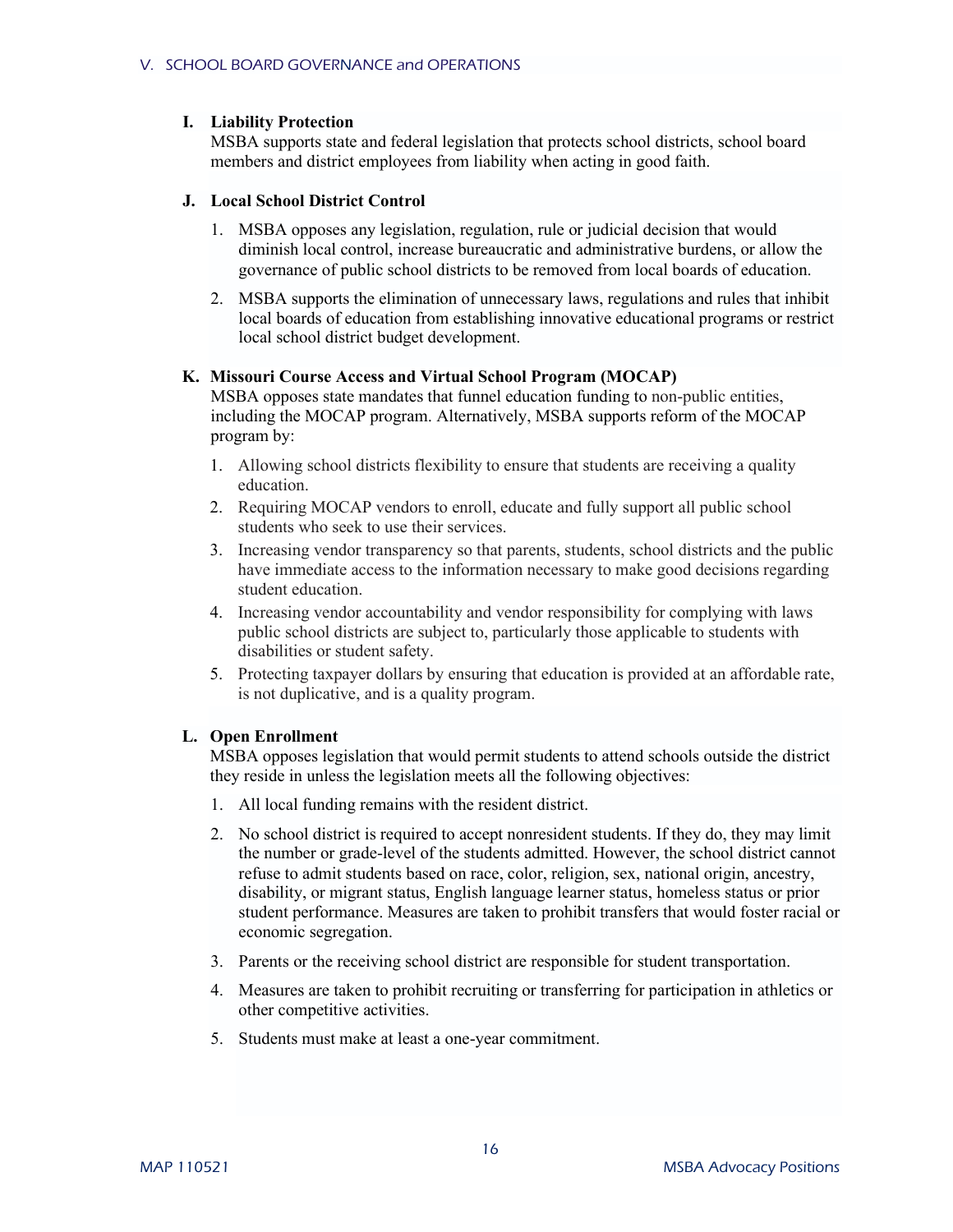#### **M. Public Notices**

MSBA supports legislation that would allow for state-mandated public notices to be provided in electronic forums such as community, district or state websites or on district social media accounts.

#### **N. School Board Candidates**

MSBA supports legislation that would require candidates for school board to submit to a criminal background check for the limited purpose of verifying that the candidate is eligible to run for school board.

#### **O. School Board Elections**

MSBA believes that school board elections should be held on the Municipal Election Day and remain nonpartisan so the school board members may focus solely on what is best for the students and the school district and are not distracted by partisan politics. Further, MSBA opposes the use of cumulative voting in the election of school directors.

#### **P. School Board Evaluations**

MSBA supports all boards of education annually participating in meaningful selfevaluations to ensure responsible governance and to maintain the public's trust.

#### **Q. School Board Member Recall**

MSBA opposes legislation that allows for the recall of local school board members.

#### **R. School Board Member Service**

MSBA opposes term limits for school board members in that they are not conducive to effective governance.

#### **S. School Board Member Training**

- 1. MSBA supports legislation that would require school board members to repeat initial training when they have had a break in school board service of greater than one term.
- 2. MSBA supports legislation that would create consequences for failing to obtain mandatory school board member training.
- 3. MSBA supports legislation that requires the Department of Elementary and Secondary Education (DESE) to make available to the public the names of school board members that have been trained as required by law.
- 4. MSBA supports legislation that requires DESE to ensure that training provided to school board members meets the requirements of state law.
- 5. MSBA supports legislation to require funding for mandatory school board member training provided exclusively by the Missouri School Boards' Association.

#### **T. School Start Dates**

MSBA supports legislation that would restore the authority of the local board of education to set the start date for its schools without restriction.

#### **U. Students Living on Military Bases**

MSBA supports students living on military bases attending their resident school districts.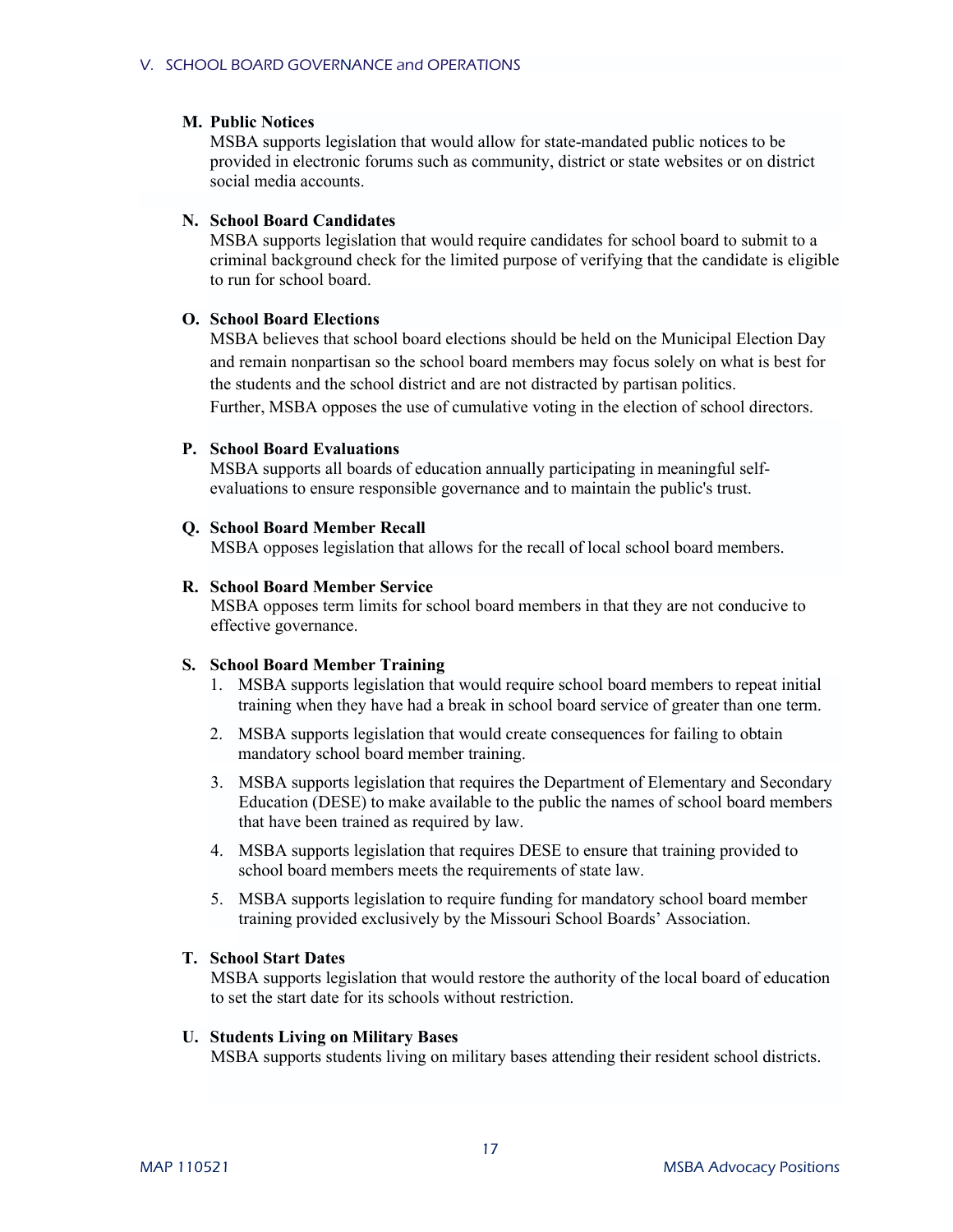#### **V. Subdistricting for School Board Elections**

MSBA believes that members of the school board should focus on and represent the needs of all students in the district. For that reason, MSBA is opposed to dividing school districts into subdistricts for school board election purposes, unless the decision to do so and the process used are made by the school board or the voters of the school district.

#### **W. Sunshine Law**

- 1. MSBA supports revisions to the Missouri Sunshine Law that allow school boards to operate more efficiently, allow districts to recoup the costs of expensive record production, and limit financial penalties to situations where public entities intentionally violated the law.
- 2. MSBA supports legislation that allows school districts the discretion to close records relating to emergency operations plans for any type of emergency where the district determines that public knowledge could compromise safety and security.
- 3. MSBA supports legislation that would allow for reports made to the school safety hotline to be closed.

#### **X. Transfer from Unaccredited Districts**

MSBA urges the legislature to take all necessary steps to ensure that:

- 1. School districts have the discretion to accept or not accept the transfer of students from unaccredited schools.
- 2. School districts that exercise their discretion to accept transfer students from unaccredited schools will do so in a non-selective and non-discriminatory manner.
- 3. School districts that accept transfer students from unaccredited schools will receive prompt and guaranteed payment of tuition, as established by the receiving district, for the transfer students.

#### **Y. Use of Public Funds in Relation to a Ballot Issue**

MSBA supports a revision of state law to allow school boards to use district funds to communicate to the public the reasons for putting a bond and levy issue on the ballot.

#### **Z. Virtual Education**

- 1. MSBA supports virtual education options when the courses are provided by Missouri public school districts.
- 2. MSBA supports virtual education options provided by other entities when such courses are rigorous, courses are taught by Missouri-certified teachers or qualified college professors, the curriculum is aligned to Missouri learning standards, and the course and provider are approved by the local school board as part of the public school district curriculum.
- 3. MSBA opposes state mandates for a public school district to pay for or accept credit from virtual education providers that are not approved by the local school board.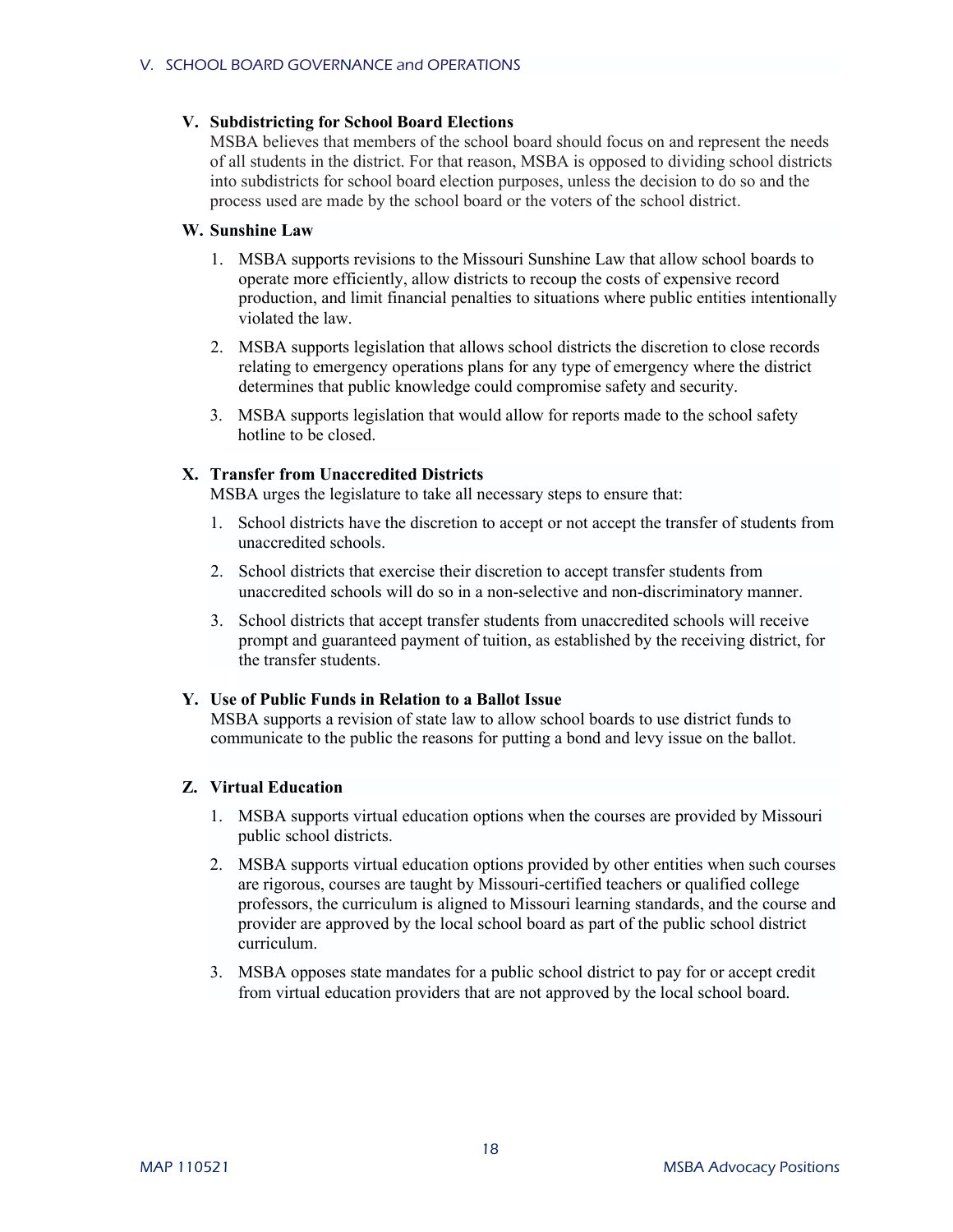# **VI. FEDERAL GOVERNMENTAL ISSUES**

MSBA recognizes that while public education is primarily a state and local responsibility, there are limited roles for the federal government. Local boards of education must be aware of federal issues impacting their districts and take appropriate positions. It is critical that education policy is focused on the student — not on partisan ideology.

#### **A. Affordable Care Act (ACA)**

MSBA supports federal legislation and regulations that provide public school districts more flexibility in implementing the employer mandates of the Affordable Care Act (ACA) including, but not limited to:

- 1. Allowing school districts the discretion to decide, without penalty, whether to offer substitute employees health insurance regardless of the number of hours worked by those employees.
- 2. Allowing for the immediate rehire of retired employees on a part-time basis without the obligation to provide health insurance.
- 3. Clarifying that school districts may offer, without penalty, voluntary, long-term leaves of absence to employees without benefits.

#### **B. Charter Schools**

MSBA opposes federal mandates, incentives or other federal support for states to initiate or expand charter schools unless those charter schools are sponsored by a public school board and are subject to the same accountability measures as public schools.

#### **C. E**-**Rate Program**

MSBA supports federal legislation allowing for increased funding of the E-Rate program and flexibility in utilization of the funding, including for broadband internet capabilities to support alternative methods of instruction in order to better meet the technology needs of all school districts.

#### **D. Elementary and Secondary Education Act (ESEA), also Known as Every Student Succeeds Act (ESSA)**

MSBA supports legislation and regulation to address the following:

- 1. Avoid stigmatizing groups of students as responsible for failure of particular schools to make annual progress.
- 2. Create positive incentives for states, schools, students and parents to meet and exceed the challenges created by the legislation and standards.
- 3. Fully fund, at federal and state levels, the ESEA programs that will enable public schools to meet the requirements imposed by the legislation and standards.
- 4. Measure progress by using reliable longitudinal measures of each child's academic achievement.
- 5. Oppose use of competitive grants to distribute funding for Title I and other formula grants and support a method of equitable distribution of funding.
- 6. Oppose use of high-stakes assessments that do not conform to an accepted set of accessibility standards.
- 7. Provide greater local flexibility in the ESEA.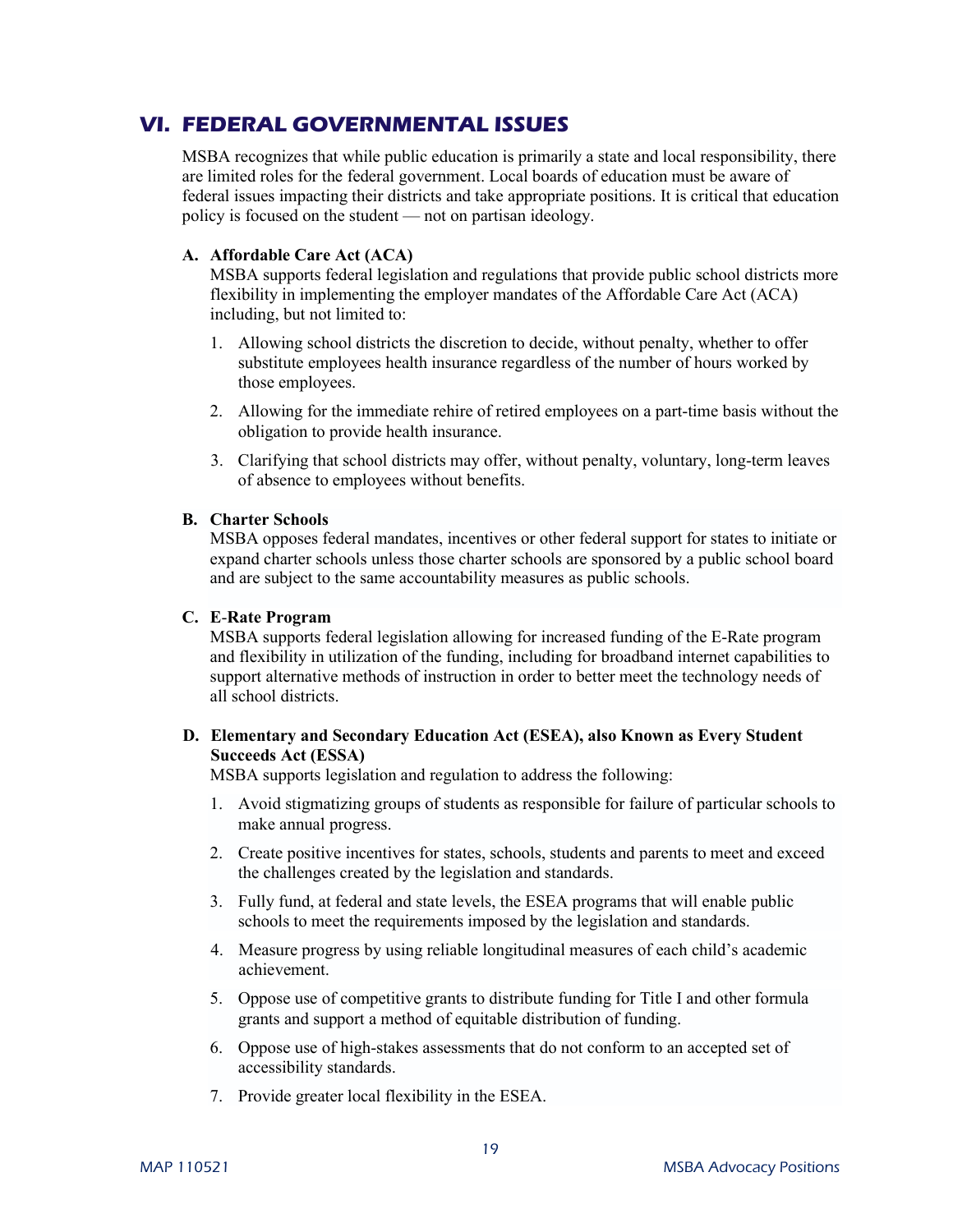8. Redefine accountability to place responsibility on appropriate entities, such as state education agencies.

#### **E. Equal Access**

MSBA supports a change in Missouri statute to create a definition of secondary schools to include grades not lower than the fifth grade nor higher than the twelfth grade.

#### **F. Family Educational Rights and Privacy Act (FERPA)**

MSBA supports revisions to this law and regulations, as well as other privacy laws, to address modern data governance issues including, but not limited to:

- 1. Clarifying the definition of a student record to exclude e-mail or other types of electronic messages.
- 2. Clarifying when districts may share, and who may share, visual depictions or recordings of students, particularly when those students have been involved in misconduct or a crime.
- 3. Recognizing the crucial role law enforcement, the juvenile justice system, social services, court-appointed advisors, mental health providers, and the medical community play in serving students and their families and protecting the school environment, and the need for these persons or agencies to protect the privacy of students and families but also share information when necessary to help students and families or protect the school community.
- 4. Recognizing the increased use of electronic service providers in classroom instruction.

#### **G. Foster Care Students**

MSBA supports full funding of federal laws requiring districts provide services to foster care students and reimbursement for districts providing transportation and other services to those students.

#### **H. Government Pension Offset and Windfall Elimination Provision**

MSBA supports federal legislation to amend the Government Pension Offset and Windfall Elimination Provision to remove the Social Security provisions that unfairly exclude government pension recipients from fully accessing earned Social Security benefits.

#### **I. Health Insurance Taxation**

MSBA opposes any taxation of employer-provided health insurance benefits.

#### **J. Higher Education Act**

- 1. MSBA supports federal legislation to expand and continue the Higher Education Act to encourage students to enter the teaching profession with an emphasis on high-need areas.
- 2. MSBA supports federal student loan forgiveness for teachers.

#### **K. Homeless Students**

1. MSBA supports legislation and regulations that clearly define homeless students so that federal resources can be focused to serve the neediest students.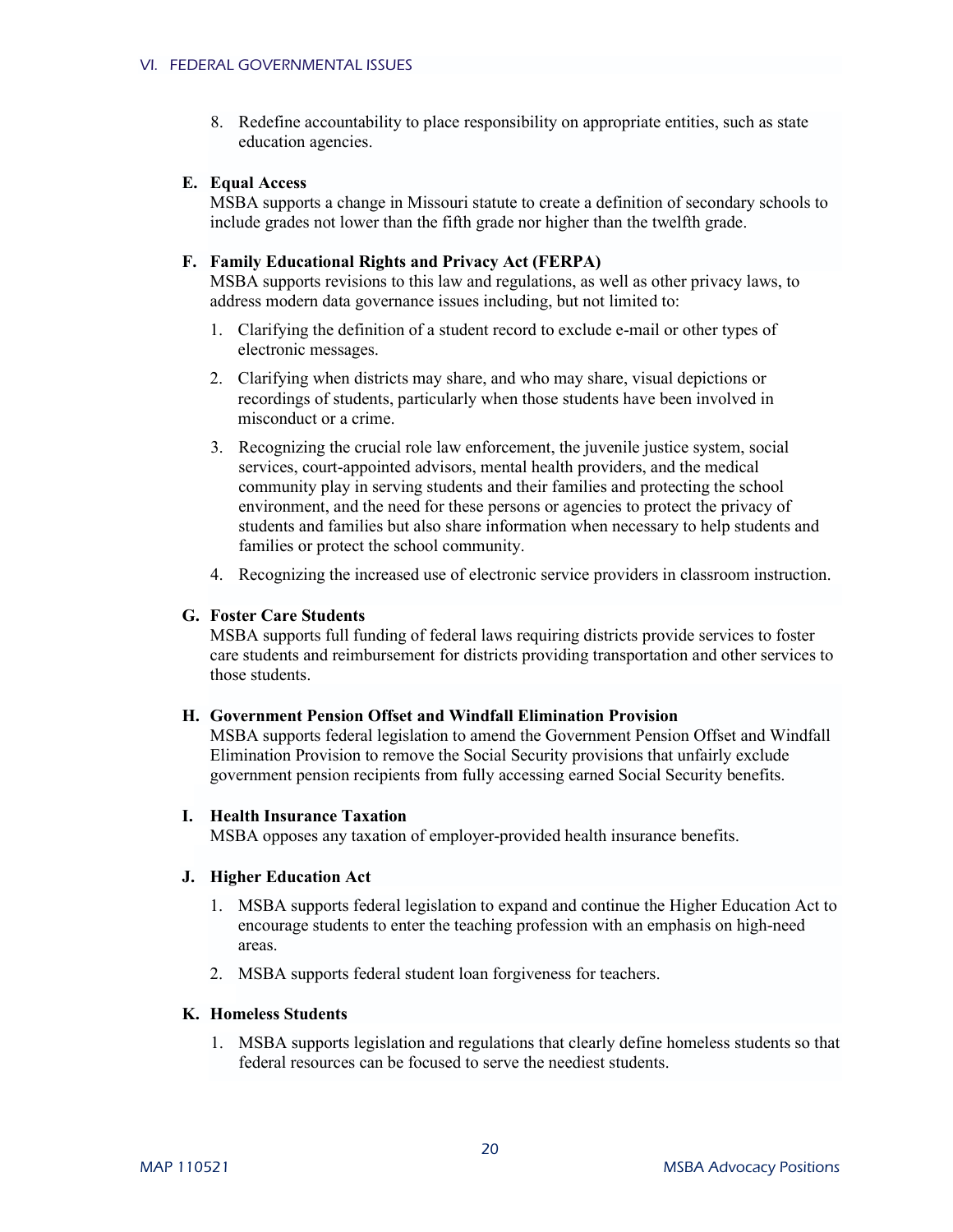2. MSBA supports full funding of the McKinney-Vento Act and reimbursement for districts providing transportation and other services to homeless students.

#### **L. Marijuana**

MSBA supports legislation or regulation that:

- 1. Clarifies the district's responsibility to administer to students cannabidiol (CBD) or other medications made from marijuana while on school property or at district activities.
- 2. Clarifies the district's legal obligation to allow staff members, adult students or others to possess and use CBD or other medications made from marijuana while on school property or at district activities.
- 3. Prohibits the marketing or sale of marijuana or CBD near school property unless approved by the school board.

#### **M. Medicaid**

MSBA supports full federal funding of school-based Medicaid services.

#### **N. National Standards, Curriculum and Assessments**

MSBA opposes the establishment of mandated national teacher standards, education standards, curriculum and student assessments in that they are detrimental to quality educational opportunities for Missouri's children.

#### **O. Office for Civil Rights (OCR), U.S. Department of Education**

MSBA supports federal legislation or regulations that would clarify that the OCR mission is to work cooperatively and preventatively with public school districts to encourage and enforce school district compliance with specific civil rights laws and regulations.

#### **P. Special Education**

MSBA supports legislative and regulatory changes to the Individuals with Disabilities Education Act (IDEA) that:

- 1. Authorize and streamline the timely sharing of information among public school districts, medical providers, and state and local mental health and social services agencies to provide districts relevant information to appropriately educate students with special needs.
- 2. Clarify school district obligations to students receiving special education in situations where schools or school districts are required to close due to a pandemic or other natural disaster and special education services cannot be effectively delivered.
- 3. Designate appropriate state and local agencies to have primary financial responsibility for providing select "related services" and/or reimbursing local school districts.
- 4. Eliminate the financial burden on districts providing services to nonresident students.
- 5. Eliminate unnecessary administrative process requirements.
- 6. Expand incentives to improve recruitment and retention of teachers, staff and service providers to students with disabilities.
- 7. Maintain safe learning environments for all students and staff.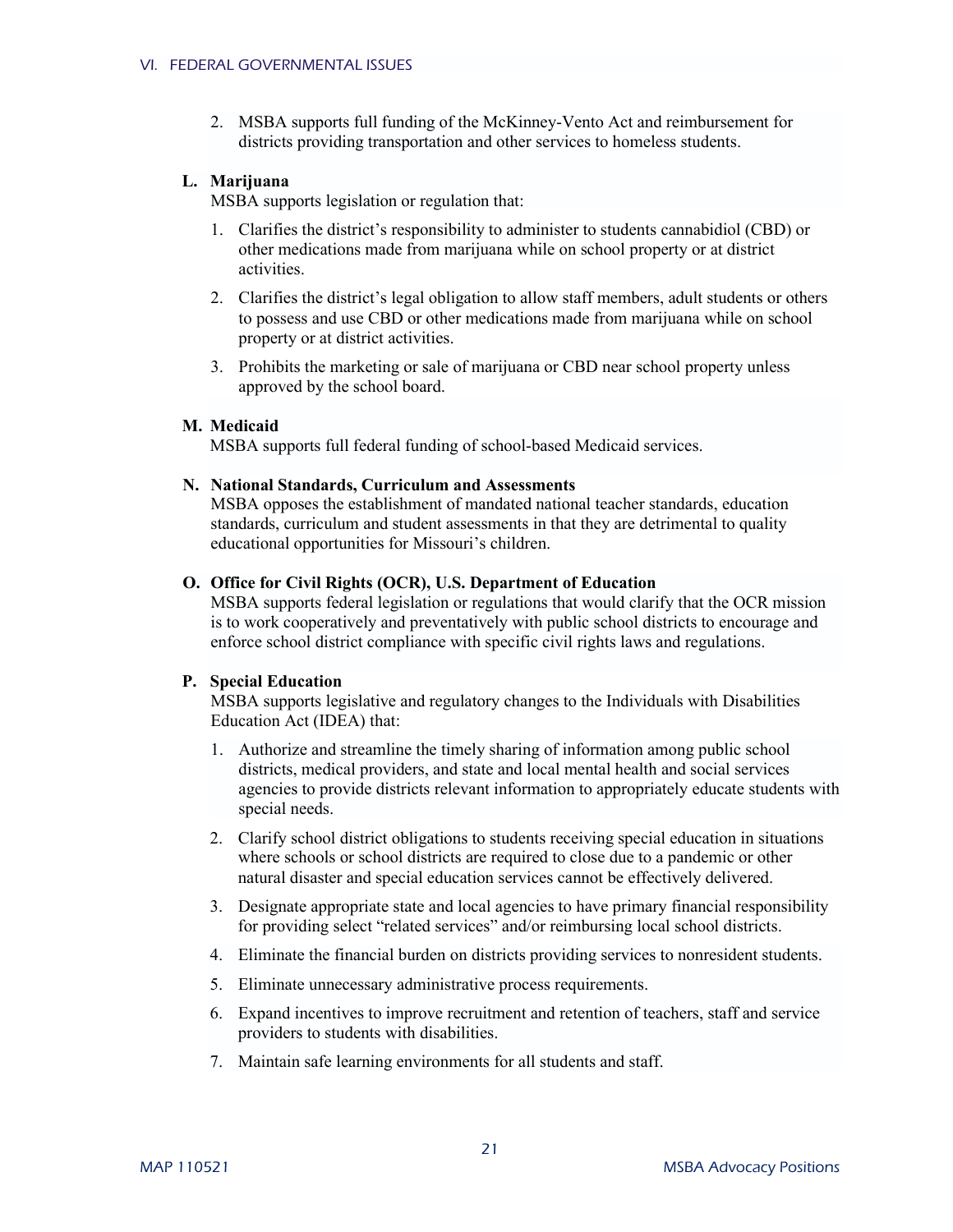8. Provide for full funding of federal and state commitments to special education programs. At a minimum, the federal government should meet its promise of providing 40 percent of the average cost of educating special-needs students.

#### **Q. Streamlined Funding**

MSBA supports streamlined federal funding without reduction in funding from the federal government that has been designated for local school districts.

#### **R. Technology and Broadband Internet**

MSBA supports federal legislation and funding to address the technology needs, including broadband internet capabilities, of school districts and communities.

#### **S. U.S. Census**

Because school districts and the communities they are located in rely on resources and representation that are apportioned in accordance with the U.S. Census, MSBA supports efforts to ensure that the U.S. Census results are as accurate as possible.

#### **T. Vouchers**

MSBA opposes federal mandates, incentives or other federal support for states to initiate or expand the use of vouchers, tax credits, deductions for tuition and related educational expenses, and other similar initiatives to support nonpublic K–12 schools.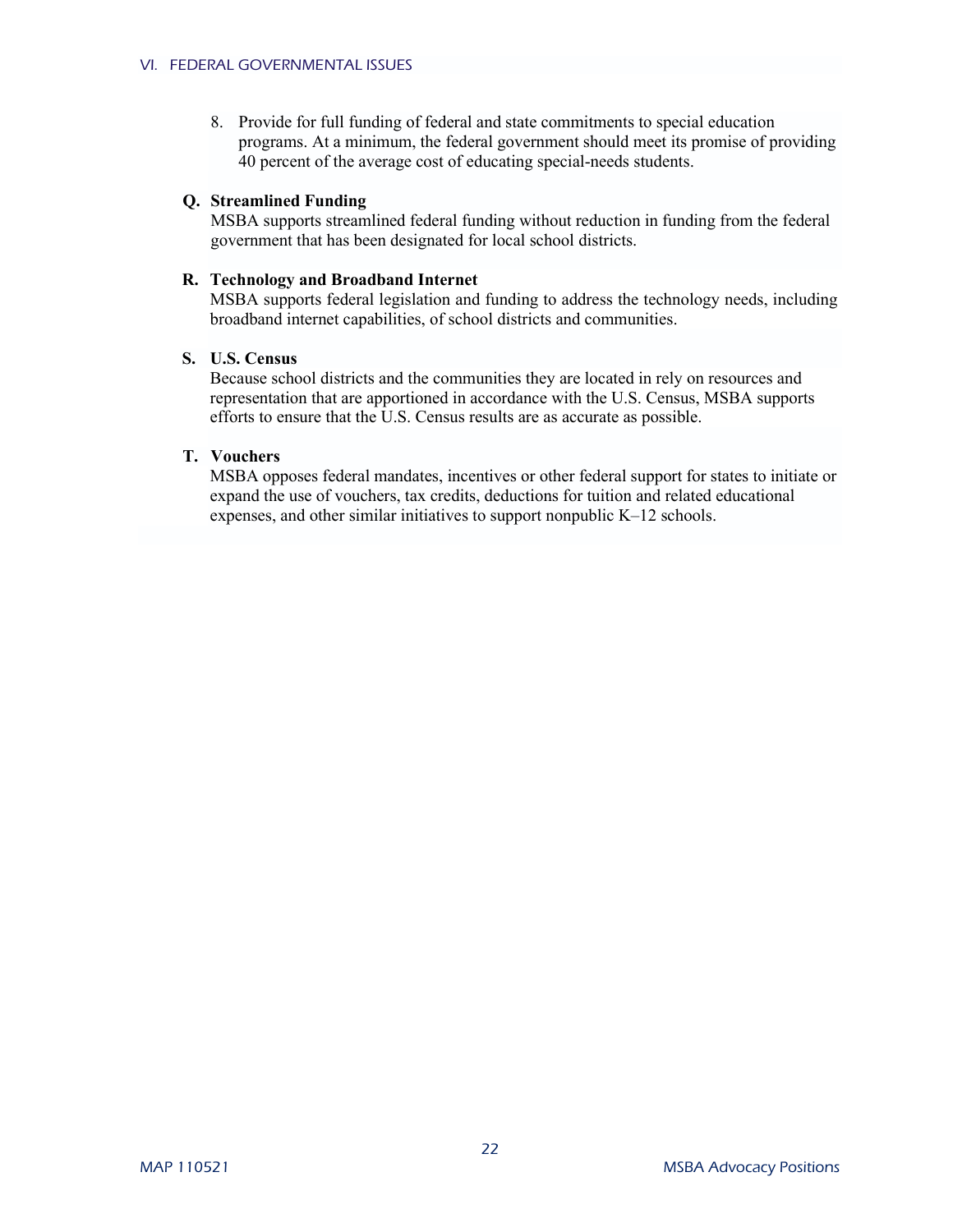# **GLOSSARY**

**A+ School Program** is a legislated, statewide program that allows students who meet the eligibility requirements for free tuition to attend a Missouri community college.

**Abatement, tax:** see **Tax abatement** below.

**Affordable Care Act (ACA)**, also known as The Patient Protection and Affordable Care Act nicknamed Obamacare, is a federal law that requires large employers to provide full-time employees access to affordable health insurance for themselves and their dependent children.

**Chapter 100 tax increment financing** of the Missouri Revised Statutes includes legal authority for a city or county to issue general obligation bonds to pay for industrial expansion or machinery that is leased back to a company. Because the company does not own the property, the company does not pay property taxes.<sup>[1](#page-30-0)</sup>

**Chapter 353** of the Missouri Revised Statutes includes an incentive that is used by cities to encourage redevelopment of blighted areas in exchange for property tax abatement.<sup>[2](#page-30-1)</sup>

**Department of Elementary and Secondary Education (DESE)** is a state agency that oversees the distribution of state and federal funds to Missouri public school districts, state and federal legal compliance, and the certification of teachers. DESE is the administrative arm of the State Board of Education.

**E-Rate Program** is the commonly used name for the School and Library Programs of the [Universal](https://en.wikipedia.org/wiki/Universal_Service_Fund) Service [Fund,](https://en.wikipedia.org/wiki/Universal_Service_Fund) a federal program that is administered by the Universal Service [Administrative](https://en.wikipedia.org/wiki/Universal_Service_Administrative_Company) Company (USAC) under the direction of the Federal [Communications](https://en.wikipedia.org/wiki/Federal_Communications_Commission) Commission. The program provides discounts to help schools and libraries obtain affordable telecommunications and [internet](https://en.wikipedia.org/wiki/Internet_access) access.<sup>[3](#page-30-2)</sup>

**Elementary and Secondary Education Act (ESEA**) is a federal law that provides funding for elementary and secondary education at the state level. It was initially a part of U.S. [President](https://en.wikipedia.org/wiki/United_States_President) L. B. [Johnson'](https://en.wikipedia.org/wiki/Lyndon_B._Johnson)s "War on [Poverty.](https://en.wikipedia.org/wiki/War_on_Poverty)" The law seeks to provide students equal access to education.

**ESEA** was reauthorized in 2001 as the **No Child Left Behind Act;** in 2015 it was reauthorized as the **Every Student Succeeds Act (ESSA).[4](#page-30-3)**

**Family Educational Rights and Privacy Act (FERPA)** is a federal law protecting the privacy of student education records. The law applies to all schools that receive funds under an applicable U.S. Department of Education program. [5](#page-30-4)

**Foundation Formula** is created by a state law that distributes state funds to local school districts in an attempt to provide adequate and equitable funding to all Missouri public school districts.

**General obligation bond** is a common type of tax-exempt municipal bond backed by the credit and taxing power of the issuing jurisdiction, such as a school district.

<span id="page-30-0"></span><sup>1</sup> https://exportmissouri.mo.gov/BCS%20Programs/BCSProgramDetails.aspx?BCSProgramID=47

<span id="page-30-1"></span><sup>2</sup> https://ded.mo.gov/sites/default/files/programs/flyers/Chapter353\_ProgSummary\_2016\_0.pdf

<span id="page-30-2"></span><sup>3</sup> Wikipedia, March 2017

<span id="page-30-3"></span><sup>4</sup> Wikipedia, May 2017

<span id="page-30-4"></span><sup>5</sup> <https://www2.ed.gov/policy/gen/guid/fpco/ferpa/index.html>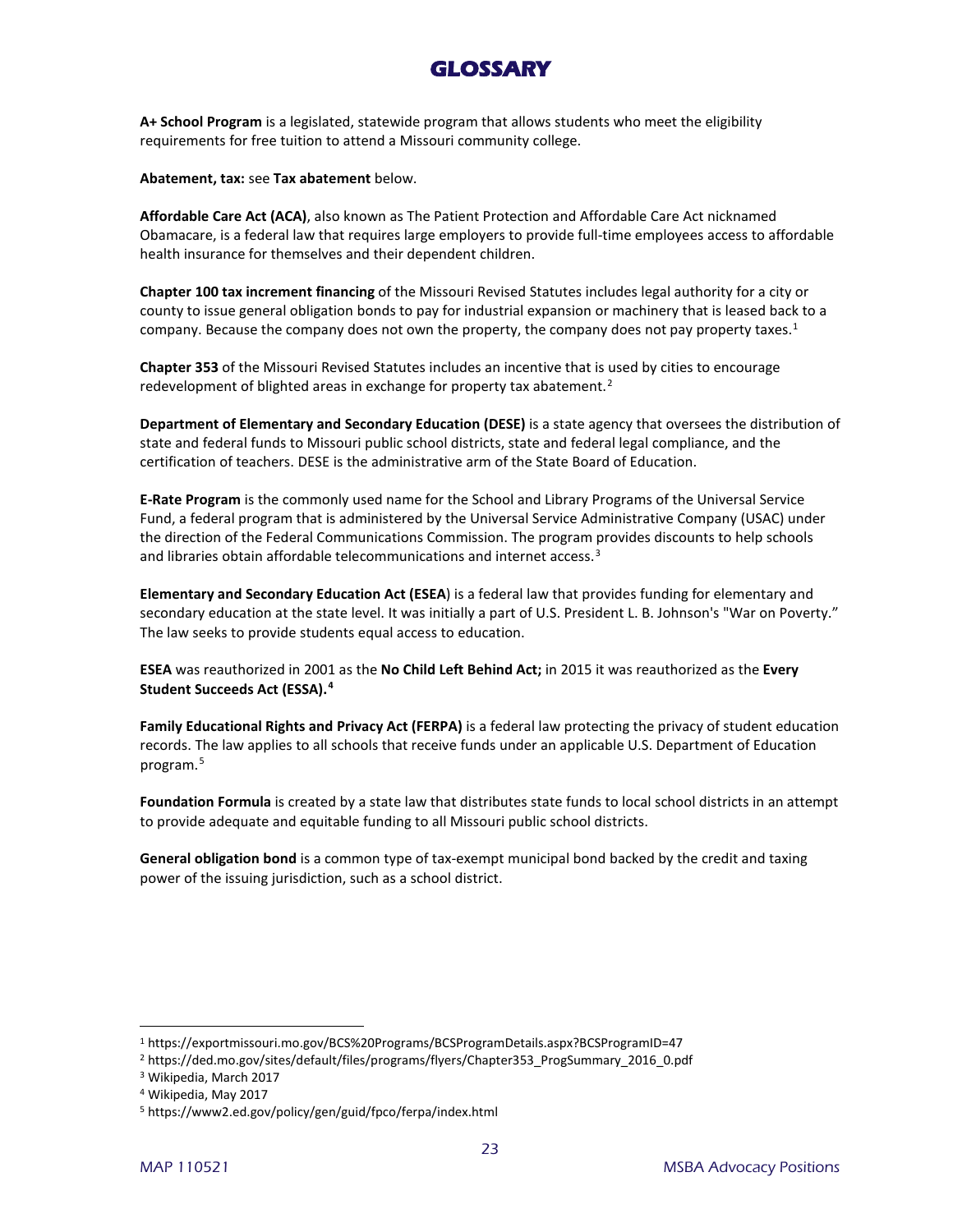**Government Pension Offset and Windfall Elimination Provision** are two federal government stipulations that reduce Social Security benefits for individuals who receive a pension based on work for a federal, state or local government such as a public school district.<sup>6</sup>

**Higher Education Act** is the federal law that governs the administration of federal student aid programs.

The **Individuals with Disabilities Education Act (IDEA)** is a federal law that requires school districts to provide a free and appropriate public education to students who qualify for special education services. IDEA was previously known as the Education for All Handicapped Children Act (EHA).

**Learning Environment** refers to the diverse physical locations, contexts and cultures in which students learn. [7](#page-31-1)

**McKinney-Vento Act** is a federal law that requires school districts to identify, enroll and assist homeless students.

**Missouri Downtown Economic Stimulus Act (MODESA)** is a state-administered tax abatement program intended to create jobs and facilitate redevelopment of downtown areas.

**Parents as Teachers** program is a program administered by public school districts to promote optimal early development, learning and health of young children before they enter school by supporting and engaging their parents and caregivers.

**Prevailing Wage Law** is a Missouri law that establishes a minimum wage rate which must be paid to workers on public works construction projects, such as bridges, roads and government buildings. $8$ 

**Public Education Employee Retirement System (PEERS)** is a state-defined benefit retirement system for eligible public school employees without a teaching certificate.

**Public School Retirement System (PSRS)** is a state-defined benefit retirement system for eligible public school employees with a teaching certificate.

**Real property** is a legal term referring to lands, buildings and improvements to real estate.

**Surplus property** is property that is owned by the district but is no longer needed and can be disposed of.

**Tax abatement** programs are state laws that authorize the state or other governmental entities to reduce or eliminate the amount of property tax paid on real estate, new construction, rehabilitation and/or major improvements, typically in hopes of encouraging economic development.

**Tax Increment Financing (TIF)** is a state tax abatement program used as a subsidy for redevelopment, infrastructure, and other community-improvement projects in areas determined to be blighted, conservation, or economic development areas.

**Title I** is part of the Elementary and Secondary Education Act. It provides financial assistance to local educational agencies and schools with high numbers or high percentages of children from low-income families to help ensure that all children meet challenging state academic standards. $9$ 

<span id="page-31-0"></span><sup>6</sup> [http://www.ncpssm.org/PublicPolicy/SocialSecurity/Documents/ArticleID/970/Government-Pension-Offset,](http://www.ncpssm.org/PublicPolicy/SocialSecurity/Documents/ArticleID/970/Government-Pension-Offset,%20and%20Windfall-Elimination-Provision) and [Windfall-Elimination-Provision](http://www.ncpssm.org/PublicPolicy/SocialSecurity/Documents/ArticleID/970/Government-Pension-Offset,%20and%20Windfall-Elimination-Provision) and <https://www.ssa.gov/planners/retire/gpo-wep.html>

<span id="page-31-1"></span><sup>7</sup> <http://edglossary.org/learning-environment/>

<span id="page-31-2"></span><sup>8</sup> https://labor.mo.gov/DLS/PrevailingWage

<span id="page-31-3"></span><sup>9</sup> https://www2.ed.gov/programs/titleiparta/index.html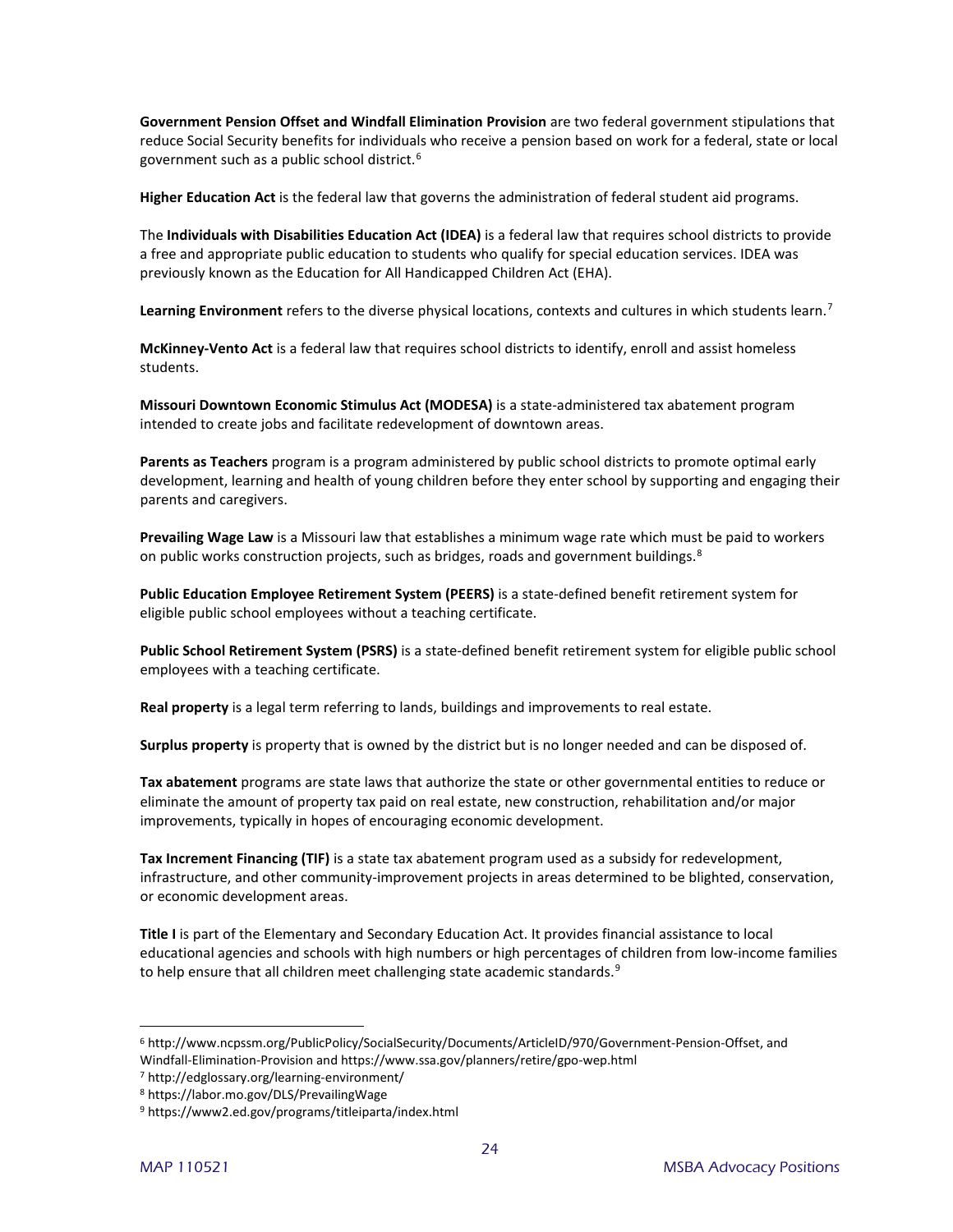#### **MAP INDEX**

#### **A**

A+ Scholarship Program….5 A+ Schools Program….1 Administrative leave….9 Advanced Placement (AP) testing….5 Affordable Care Act….19 Alternate method of instruction….5 Appropriation priorities….2

# **B**

Balanced state budget….2 Ballot issue….18 Board member evaluations….17 Board member training….17 Bonds: Campaign contribution limits….15 Election dates….15 General obligation bond….2 Use of public funds and ballot issues….18 Bows and arrows….13 Broadband….19 Bulling, cyberbullying….12

# **C**

Campaign contribution limits….15 Candidate background check….17 Chapter 100 and Chapter 353….3 Charter schools: Accountability….15, 19 Federal mandates….19 Close records relating to emergency plans….18 Collective bargaining….9 Community: Campaign contribution limits….15 Family Educational Rights and Privacy Act….20 Pre-kindergarten education programs….6 Public Notices….17 Concealed weapons….13 Conflicts of interest….15 Consolidation of DESE and DHE….15 Contagious disease/Pandemic event….1, 11 Contracts, teachers: Collective bargaining….9 Teacher contracts….10 Counseling….11 Criminal background checks: School board candidates….17 Criminal sanctions….12 Criminal trespass….13 Cumulative voting: School board elections….17 Curriculum: Curriculum decisions….5 National standards….21 Technology….1, 7

Virtual education….18 Custody of students….11

# **D**

Department of Health and Senior Services….11 Deregulation, utilities….4 Discipline….6 Discrimination, safe schools….12 Disruptive dress….13 Disruptive speech….9

# **E**

E-Rate Program….19 Early childhood education, Pre-K: Funding….2, 6 Immunizations….11 Programs….6 Election dates….15 Electronic communications: Service providers….20 Family Educational Rights and Privacy Act….20 Public notices….17 Elementary and Secondary Education Act….19-20 Emergency Guidelines….5 Emergency loan funds….2 Emergency operation plans (EOP)….12, 18 Equal access….20 Evaluations: Employee….9 School board members….17

# **F**

Family Educational Rights & Privacy Act (FERPA)….20 First responders….12 Foster care….20 Foundation formula….1, 2 Daily attendance….1 Funding, nonpublic schools: Vouchers….3, 22 Funding, public schools: A+ Funding….1 Adequate and Equitable Public Funding….1, 2 Appropriation priorities….2 E-Rate Program….19 Education emergency loan funds….2 ESEA….19, 20 First responders….12 Foster care students….20 Homeless students….20-21 Medicaid….3, 21 Parents as Teachers program….6 Pre-K education….6 Professional development….6 Property tax abatement….3 Renovation….4 School facilities….4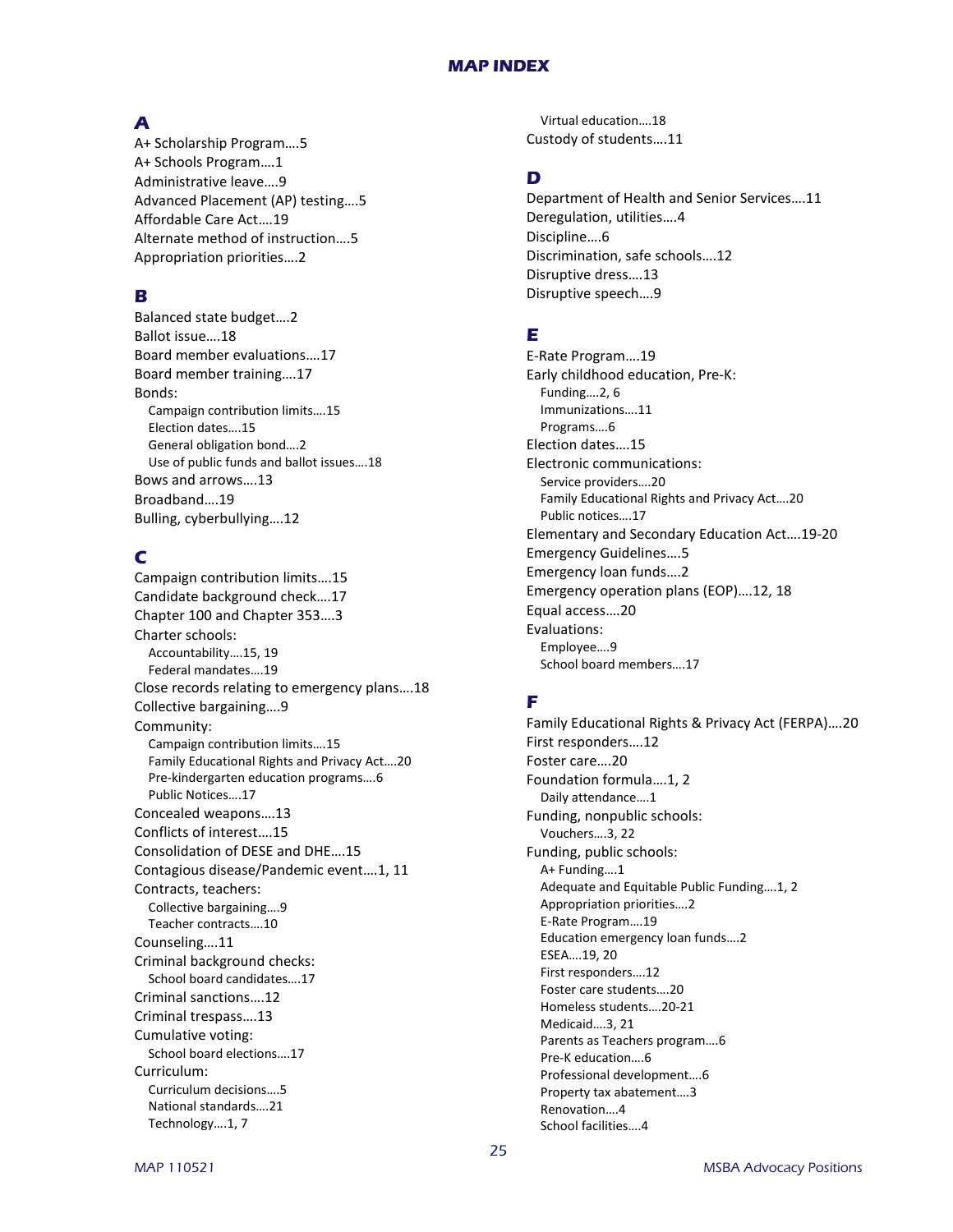#### **MAP INDEX**

#### **F cont.**

School health, comprehensive….11 Special education….21, 22 Streamlined funding….22 Student assessments….4 Student behavior and discipline….4 Technology & Broadband Internet….7 Use of public funds in ballot issues….18 Utility deregulation….4

#### **G**

Government pension offset….20 Governor's School Safety Task Force….2

#### **H**

Health insurance, school districts: Affordable Care Act….19 Health insurance solutions….2 Taxation….20 Health services, students….11 Higher Education Act….20 Home schooling….15 Homeless students….20, 21

# **I**

Immunity, employees and volunteers….9 Immunizations….11 Internet access….6 Internet capabilities….19, 22 Internet sales tax….1

# **J**

Judicial system….15 Juvenile justice system….20

# **K**

Kindergarten, readiness assessment….6

# **L**

Law enforcement….6, 12, 20 Loan forgiveness for teachers….20 Loan funds, emergency….2 Local control of schools and school districts: Accreditation system….5 Adequate and equitable public funding….1-2 Charter schools….151 19 Curriculum decisions….5 ESEA….19, 20 Local revenue….3 Local school district control….16 Prevailing wage….3 Property tax abatement….3 School facilities….4 School start dates….17 Student dress….13

#### **M**

Marijuana….21 McKinney-Vento Act….21 Medicaid enrollment….11 Medicaid revenue….11 Medicaid services….21 Medical community….20 Mental health services: Comprehensive school health services….11 Designation of lead state agency….12 Family Educational Rights and Privacy Act….20 Special Education….21, 22 Mergers….15 Military: Military partnerships….11 ROTC….11 Students living on military bases….17 Missouri Downtown Economic Stimulus Act….3 Missouri Course Access (MOCAP)….16 Motor fuel tax increase….3 Municipal election day….17

# **N**

National standards, Curriculum & Assessments….21 Nonresident student: Open enrollment….16 Special education….21 Nutrition programs….11

# **O**

Office for Civil Rights (OCR)….21 Open enrollment….16

# **P-Q**

Pandemic event….21 Parents as Teachers program….6 Partisan/nonpartisan politics….17, 19 Performance levy, districts….1 Prevailing wage statutes….3 Professional development: Professional Development….9 Safe Schools….11 Student behavior and discipline….6 Property tax abatement….3 Property tax assessment….3, 4 Public funds….1, 18 Public notices….17

# **R**

Recruitment and retention, staff: Personnel….9 Special education….21, 22 Reserve Officer Training Corps (ROTC)….11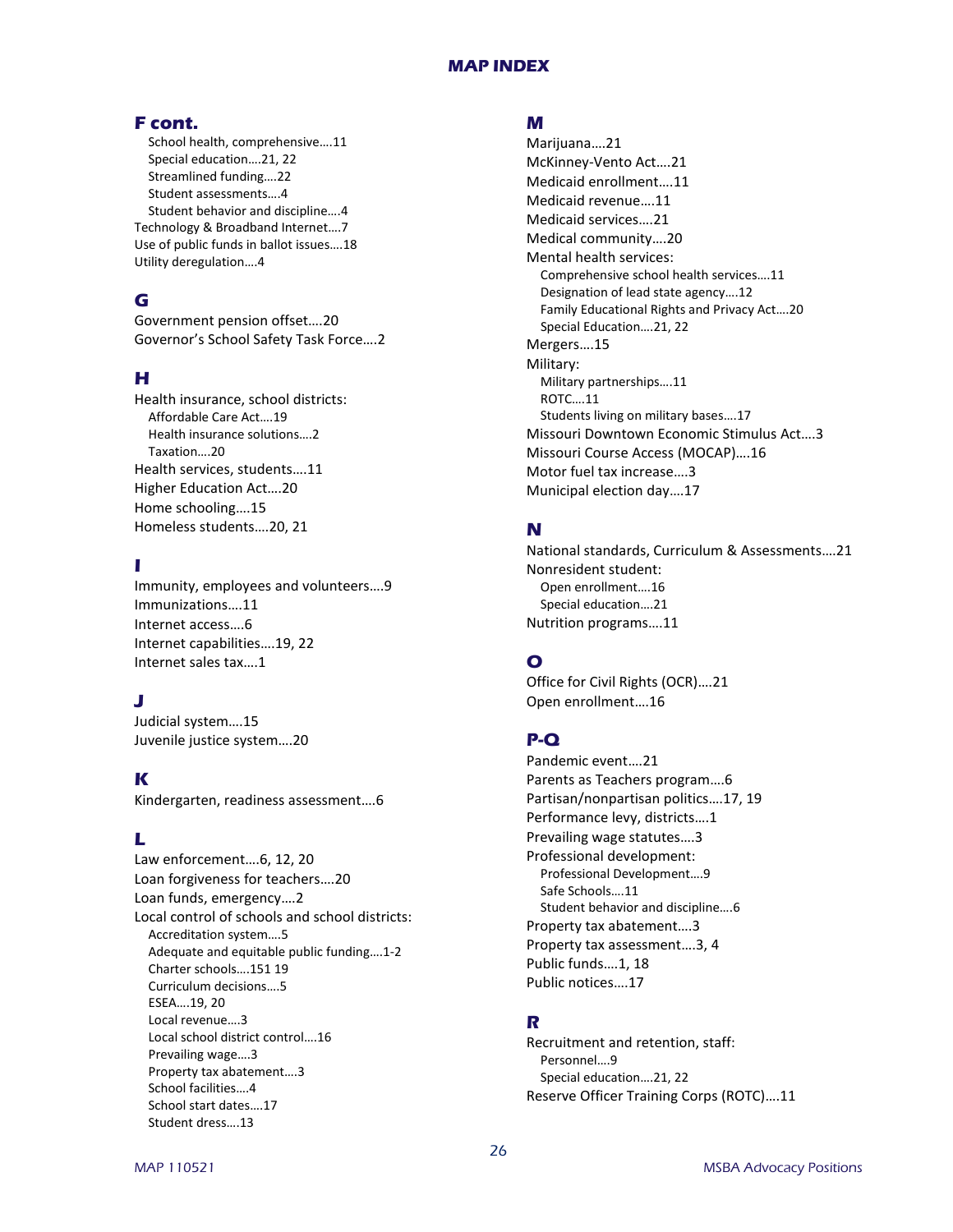#### **MAP INDEX**

#### **R cont.**

Residency, student: Home schooling….15 Students living on military bases….17 Retirement: Funding….4 Revenue diversion….2

### **S**

Safe schools….4, 11, 12 Safety Advisory Council (school)….12 Safety hotline (school)….18 Sales tax: Alcohol and tobacco….2 Internet….1 Local revenue….3 Motor fuel tax exemption….3 School: Closings….5 Facilities….4 Innovation….6 Resource Officer (SRO)….12 Safety Advisory Council….12 School law enforcement….12 Start dates….17 Transfers from unaccredited districts….18 Violence….11, 12 School and district notifications: Home schooling….15 Safe schools….11 School board training: Break in service….17 Failure to receive training….17 Meets state law….17 Public record of training….17 School boards: Background check….17 Communicate academic achievement….11 Conflicts of interest….15 Elections….15 Establish tax levy…..1 Evaluations….17 Liability….16 Recall….17 Sunshine Law….18 Term limits….7 Veto power….3 School buses: Motor fuel tax exemption….3 Safe Schools….12 School district liability….16 School safety: Assessments….14 Hotline….18 Segregation issues….16 Sexual harassment….12

Special education: Funding….21 Recruitment and retention….11, 21 Safe learning environment….21 State School Safety Coordinator….12 Strikes (collective bargaining)….9 Student: Behavior….6 Charged with (misdemeanor/felony)….12 Custody….11 Dress….13 Educational placement….17 Homeless….20 Retention….7, 21 Special needs….21 Transportation….1 Student assessments: Kindergarten readiness assessment….6 National Standards, Curriculum and Assessment….21 Student assessment….6 Summer school….1 Sunshine Law….18 Surplus property….4

# **T**

Tax abatement, property….3 Tax assessments: ESEA….19 Property tax assessment….3 Tax credits: Nonpublic school funding….3 Tax credits….3, 4 Vouchers….22 Tax exempt property….2 Tax exemptions, motor fuel….3 Teacher, student loan forgiveness….20 Teacher certification, training: Certification….9 Educator preparation programs….9 Pre-K….6 Teacher contracts: Collective bargaining….9 Contracts….10 Teacher retention: Personnel/staff….9 Salary and benefits schedule….10 Special education….21, 22 Technology: Curriculum enhancement….5 E-Rate Program….19 School facilities….7 Term limits, school board….17 TIF (Tax Increment Financing)….3 Title I: Allocations….4 Competitive grants….19 ESEA….19, 20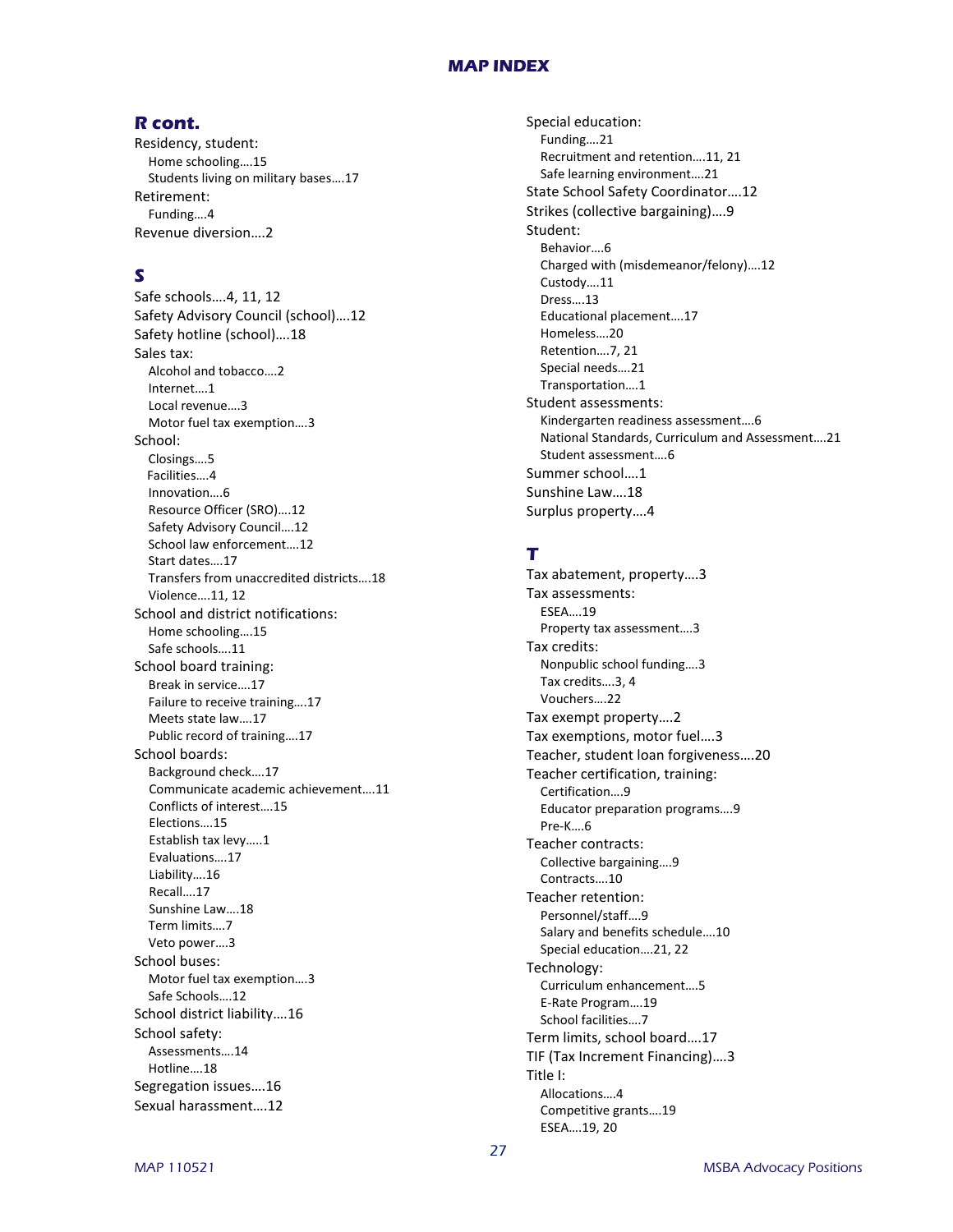# **T cont.**

Transfer students….18 Transportation, student: Finance/funding….1 Foster care students….20 Homeless students….21 Open enrollment….16 Trespass, criminal….13 Tuition deductions: Nonpublic school funding….3 Vouchers….3, 22

# **U**

U.S. Census….22 Unaccredited districts….18 Unemployment compensation law….10 Unions/collective bargaining….9 Utility deregulation….4

# **V**

Virtual education….16, 18 Vouchers: Federal support….22 Nonpublic school….3

# **W**

Wages….10 Weapons….13 Windfall elimination provision….20 Withholding funds….2

# **X–Y–Z**